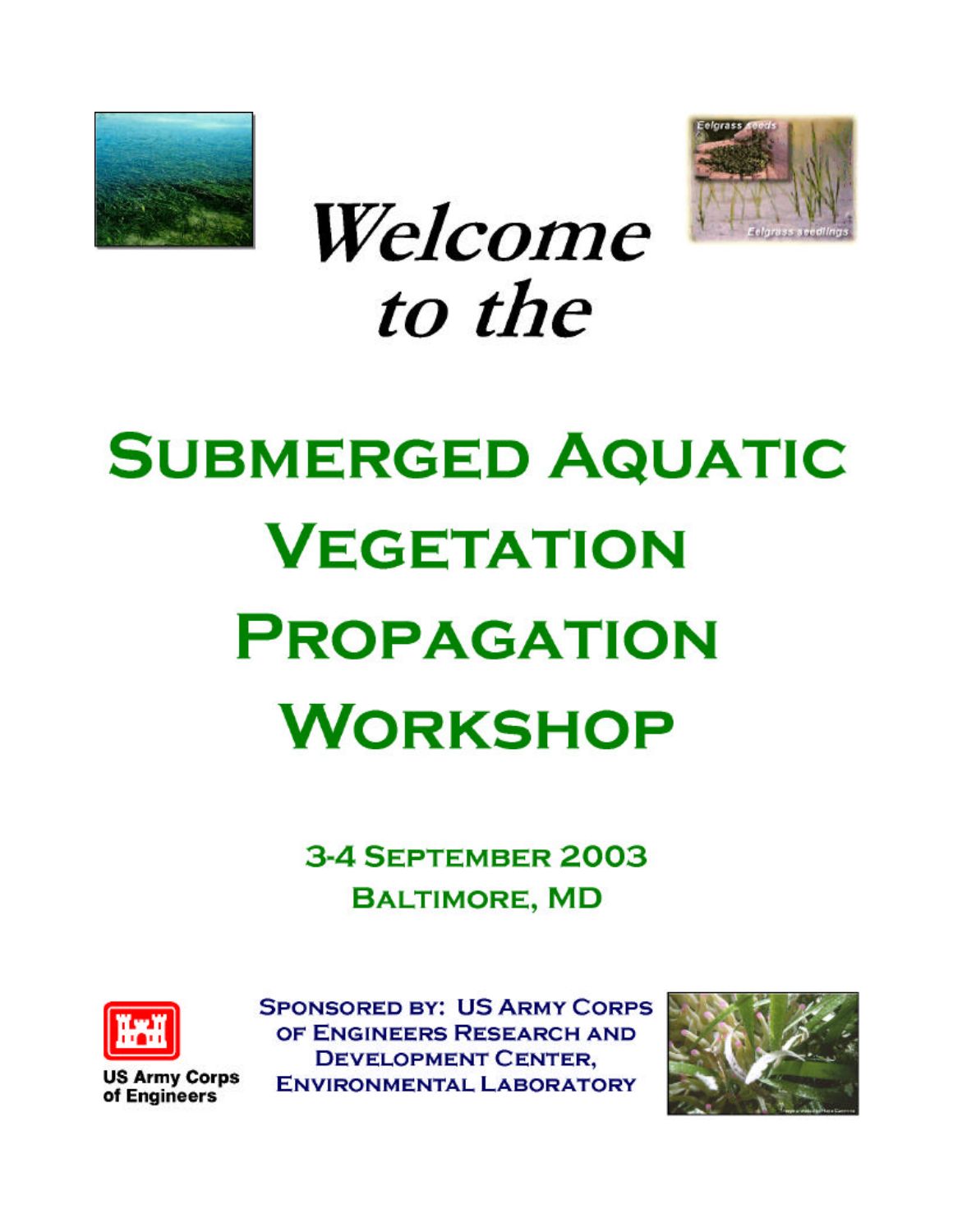#### **SUBMERGED AQUATIC VEGETATION PROPAGATION WORKSHOP 3-4 September, 2003**

#### **The Maritime Institute Conference Center, Baltimore, MD**

#### **Sponsored by:**

US Army Corps of Engineers, Engineer Research and Development Center, Environmental Laboratory

*Schedule of Events for WEDNESDAY, September 3, 2003*

| <b>HOURS</b><br><b>FROM</b><br><b>TO</b> |       | <b>TOPIC</b>                                                                                                                      | <b>SPEAKER</b> |
|------------------------------------------|-------|-----------------------------------------------------------------------------------------------------------------------------------|----------------|
| 9:00                                     | 10:00 | <b>REGISTRATION</b>                                                                                                               |                |
| 10:00                                    | 10:20 | <b>Welcome and Opening Remarks</b>                                                                                                | D. Shafer      |
| 10:20                                    | 10:40 | <b>USACE Role in SAV Restoration in Chesapeake Bay</b>                                                                            | M. Mendelsohn  |
| 10:40                                    | 10:50 | <b>BREAK</b>                                                                                                                      |                |
| 10:50                                    | 13:50 | <b>Session 1: Use of Seeds in SAV Restoration Planting</b>                                                                        | B. Abadie      |
| 10:50                                    | 11:10 | Culture of Eelgrass (Zostera marina) for Restoration Projects                                                                     | C. Tanner      |
| 11:10                                    | 11:30 | Eelgrass Restoration in Chesapeake Bay: Are Seeds the Way to Go?                                                                  | R. Orth        |
| 11:30                                    | 12:30 | <b>LUNCH</b>                                                                                                                      |                |
|                                          |       | Session 1: Use of Seeds in SAV Restoration Planting (continues)                                                                   |                |
| 12:30                                    | 12:50 | Habitat Restoration and Planting Strategies Using Eelgrass Seeds                                                                  | S. Granger     |
| 12:50                                    | 13:10 | Buoy-Deployed Seeding: A New Approach to Restoring Seagrass Using Seeds                                                           | C. Pickerell   |
| 13:10                                    | 13:30 | Reproductive Potential of Natural Populations of Ruppia maritima and Potamogeton<br>perfoliatus by Seed in the Mid-Chesapeake Bay | S. Ailstock    |
| 13:30                                    | 13:50 | Question & Answer Session 1                                                                                                       | B. Abadie      |
| 13:50                                    | 14:05 | <b>BREAK</b>                                                                                                                      |                |
| 14:05                                    | 15:25 | <b>Session 2: Techniques for SAV Plant Propagation</b>                                                                            | M. Fritz       |
| 14:05                                    | 14:25 | Propagation and Reproduction of SAV Transplant Stock for Ecosystem Restoration                                                    | M. Smart       |
| 14:25                                    | 14:45 | Applications and Limitations of Micropropagation for the Production of Underwater Grasses                                         | S. Ailstock    |
| 14:45                                    | 15:05 | Bay Grasses in Classes                                                                                                            | M. Lewandowski |
| 15:05                                    | 15:25 | Question & Answer Session 2                                                                                                       | M. Fritz       |
| 15:25                                    | 16:40 | Plenary Discussion: Survey Questions #1 - #2                                                                                      | D. Goshorn     |
| 16:40                                    | 17:00 | <b>ANNOUNCEMENTS/ADJOURN</b>                                                                                                      | D. Shafer      |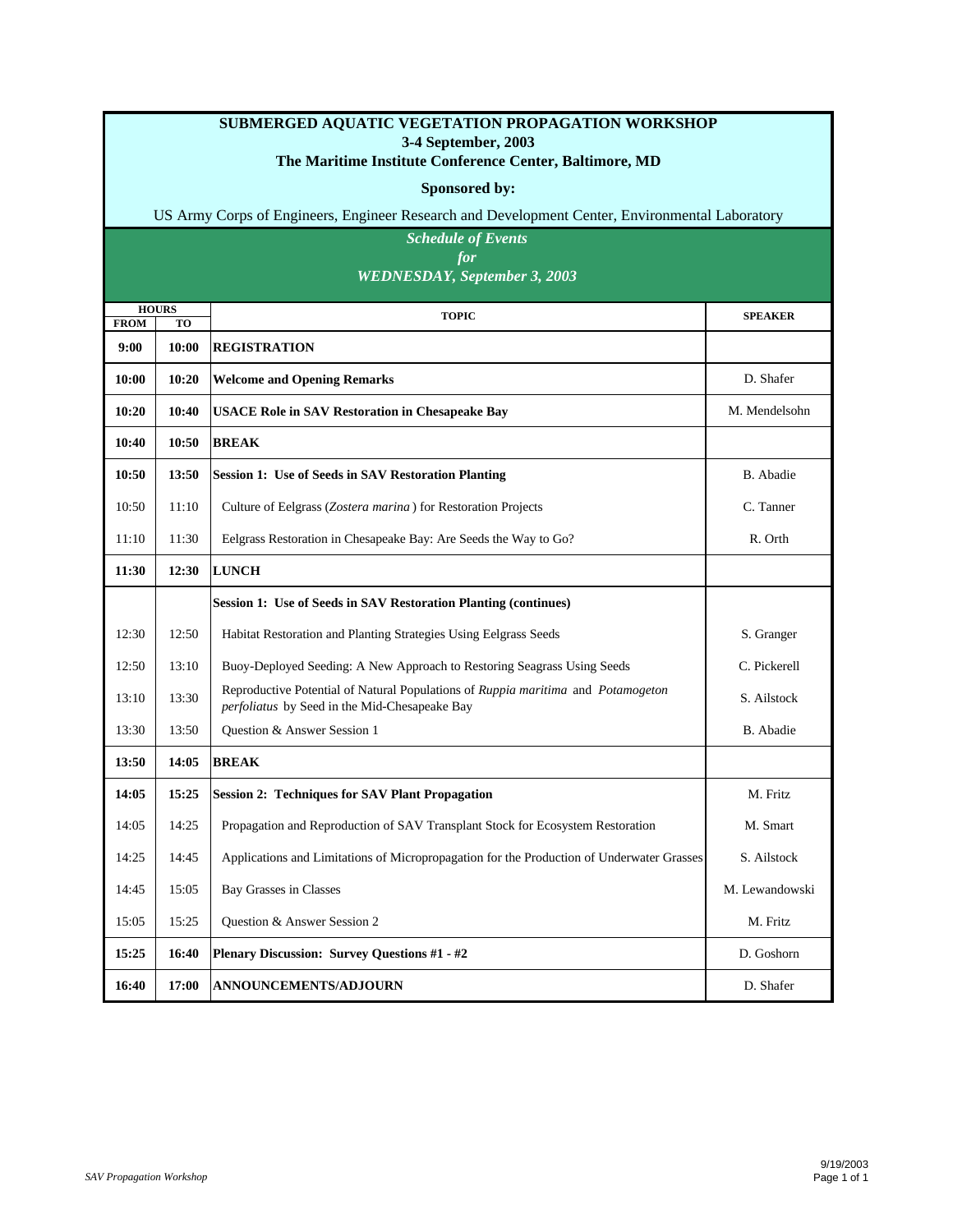#### **SUBMERGED AQUATIC VEGETATION PROPAGATION WORKSHOP 3-4 September, 2003**

#### **The Maritime Institute Conference Center, Baltimore, MD**

#### **Sponsored by:**

US Army Corps of Engineers, Engineer Research and Development Center, Environmental Laboratory

#### *Schedule of Events for THURSDAY, September 4, 2003*

|                     | <b>HOURS</b><br><b>TO</b> | <b>TOPIC</b>                                                                                                               | <b>SPEAKER</b>           |
|---------------------|---------------------------|----------------------------------------------------------------------------------------------------------------------------|--------------------------|
| <b>FROM</b><br>8:30 | 9:00                      | <b>REGISTRATION</b>                                                                                                        |                          |
| 9:00                | 9:30                      | <b>Wednesday Recap and Thursday Overview</b>                                                                               | D. Shafer                |
| 9:30                | 10:30                     | Session 3: Feedback Loops in SAV Restoration: Does Existing SAV Enhance Future<br><b>Planting Success?</b>                 | R. Orth                  |
| 9:30                | 9:50                      | Use of Colonizing Species of Submersed Aquatic Vegetation as Nurse Crops in Restoration<br>Projects                        | L. Murray                |
| 9:50                | 10:10                     | Founder Colonies for Restoration of Aquatic Plant Communities in Unvegetated Freshwater<br>Ecosystems                      | M. Smart                 |
| 10:10               | 10:30                     | Question & Answer Session 3                                                                                                | R. Orth                  |
| 10:30               | 10:45                     | <b>BREAK</b>                                                                                                               |                          |
| 10:45               | 11:30                     | <b>Plenary Discussion: Survey Question #3</b>                                                                              | D. Goshorn               |
| 11:30               | 12:30                     | <b>LUNCH</b>                                                                                                               |                          |
| 12:30               | 14:25                     | <b>Session 4: Future Directions in Large-Scale SAV Production</b>                                                          | D. Shafer                |
| 12:30               | 12:50                     | Eelgrass Restoration in Chesapeake Bay: The Emerging Issues with Large-Scale Restoration<br><b>Using Seeds</b>             | R. Orth                  |
| 12:50               | 13:10                     | Processes for Developing Large-Seale Commercial Production of Submerged Aquatic-<br><b>Vegetation (Fresh and Brackish)</b> | <del>-W. Skaradek-</del> |
| 13:10               | 13:30                     | The Adaptation and Application of Modern Agricultural Production Practices to SAV<br>Restoration                           | T. Mazzaccaro            |
| 13:30               | 13:45                     | <b>BREAK</b>                                                                                                               |                          |
|                     |                           | Session 4: Future Directions in Large-Scale SAV Production (continues)                                                     |                          |
| 13:45               | 14:05                     | Chesapeake Bay Foundation Presentation                                                                                     | <b>B.</b> Street         |
| 14:05               | 14:25                     | Question & Answer Session 4                                                                                                | D. Shafer                |
| 14:25               | 16:30                     | <b>Group Discussions</b>                                                                                                   |                          |
| 16:30               | 17:00                     | <b>Closing Remarks/ADJOURNMENT</b>                                                                                         | D. Shafer                |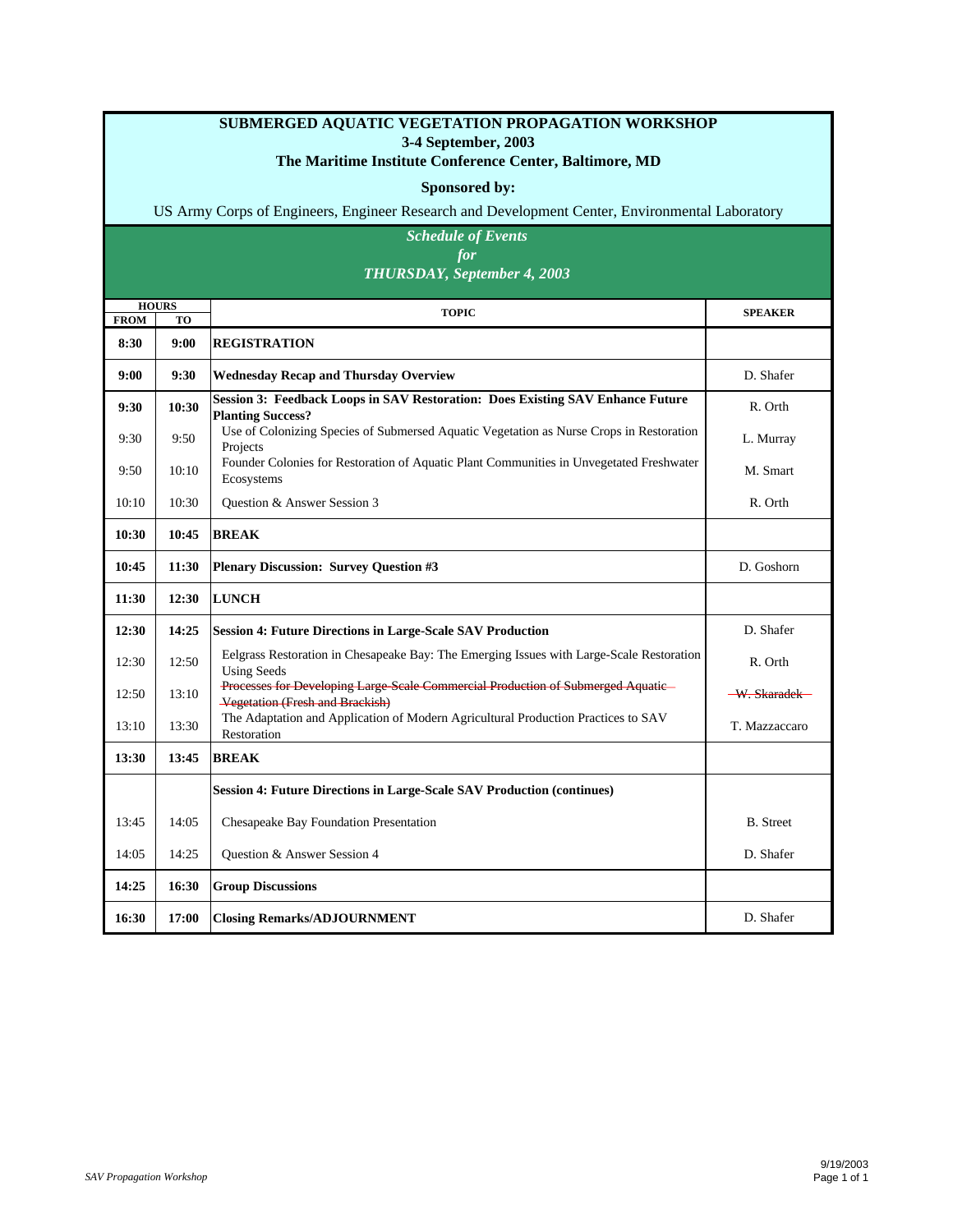#### **Submerged Aquatic Vegetation Propagation Workshop Presenter Bios**

## **Deborah Shafer**

Ms. Shafer is a Research Marine Biologist with the U.S. Army Corps of Engineers, Engineer Research and Development Center, Environmental Laboratory in Vicksburg, MS. She is currently the SAV Research Program Manager and the Lead for this SAV Propagation Workshop.

#### **Mark Mendelsohn**

Mark Mendelsohn has been a Biologist for the Army Corps of Engineers Baltimore District for 11 years. He has done work with oysters and Poplar Island for the past 10 years. Previously, he was an engineer at Westinghouse.

## **Chris Tanner**

Dr. Christopher Tanner is a professor of biology at St. Mary's College of Maryland, located on the shore of the St. Mary's River estuary. Originally from the West Coast, Dr. Tanner received his BA in biology at Occidental College in Los Angeles and his Ph.D. in Marine Botany from the University of British Columbia where he worked on the ecology and systematics of green macroalgae. Dr. Tanner is currently the co-director of the St. Mary's River Project, a federally funded project supporting long term monitoring of water quality in the St. Mary's River estuary and watershed and research on SAV, oysters and other estuarine species. Dr. Tanner has been working with students on eelgrass restoration in the St. Mary's and lower Potomac Rivers for the last 7 years. He has also been working on research funded by the Wilson Bridge Mitigation Program and the Chesapeake Bay Trust to develop methods for the propagation of eelgrass in culture. This year, he is collaborating with the Maryland Department of Natural Resources to develop culture facilities at the Piney Point Aquaculture Facility and grow eelgrass for the Wilson Bridge SAV mitigation work in the lower Potomac.

## **Bob Orth**

Bob Orth is a professor of Marine Science at the Virginia Institute of Marine Science. He received a PhD from the University of Maryland, a MS from the University of Virginia, and a BA from Rutgers University. Dr. Orth's research focuses on the biology and ecology of seagrasses, principally in the Chesapeake Bay. His current emphasis is on habitat restoration and conservation and understanding the principles and processes governing the persistence, alterations, and dynamics of these plant communities.

## **Stephen Granger**

Steve Granger is a research scientist at the University of Rhode Island's Graduate School of Oceanography. He received a Bachelor's Degree in Zoology from UVM in 1976 and a Master's Degree in Oceanography at URI in 1990. He has spent 22 years working with Scott Nixon on various projects concerning nitrogen enrichment of coastal waters and the ecological impact on near shore habitats such as seagrass.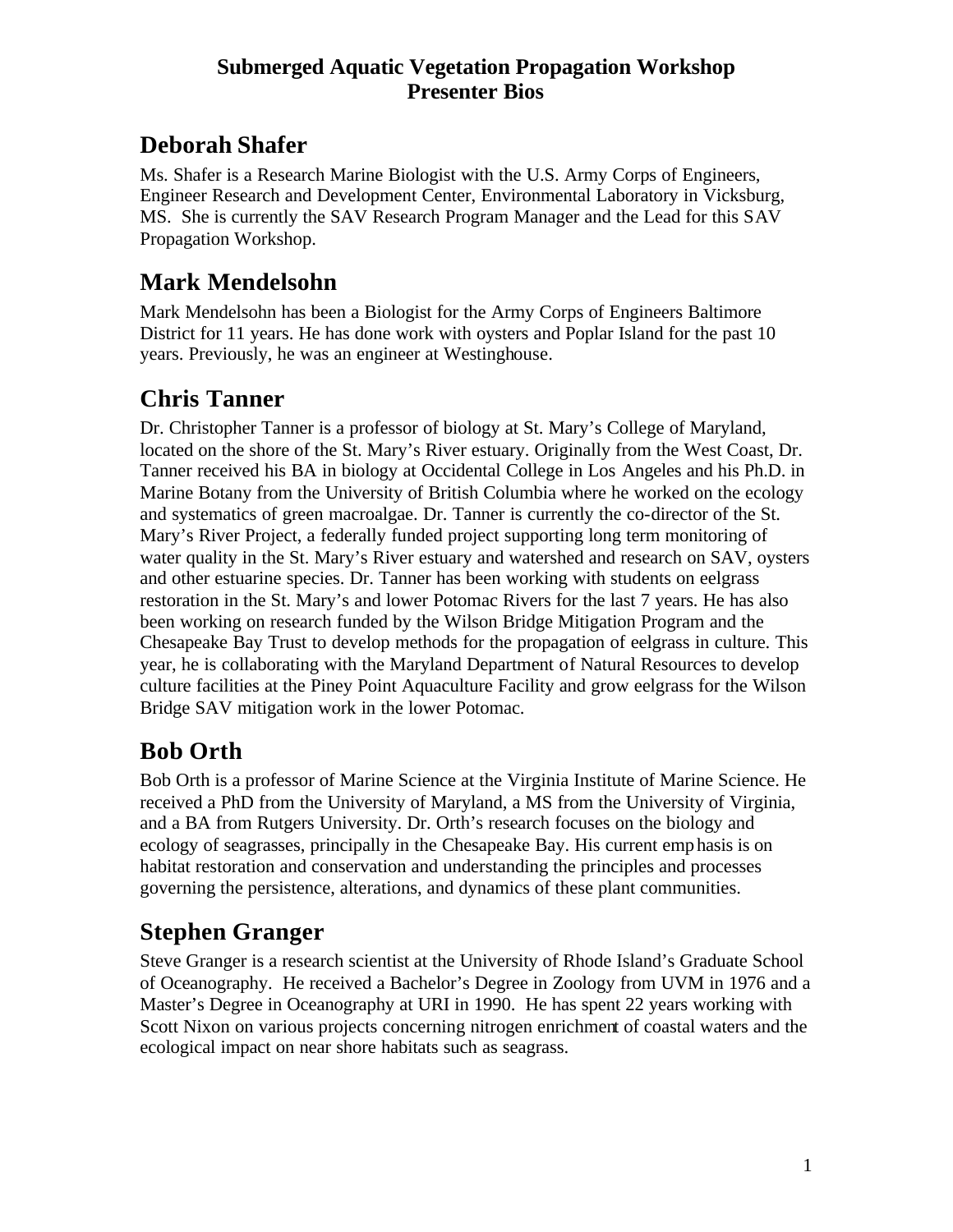#### **Submerged Aquatic Vegetation Propagation Workshop Presenter Bios**

## **Chris Pickerell**

He has a BS in Biotechnology from RIT and a MS in plant and soil science from Cornell University. Chris has worked for Cornell Cooperative Extension of Suffolk County's, Marine Program for the last 11 years. His work involves managing all of CCE's salt marsh and SAV restoration and monitoring programs. Current work focuses on adapting existing techniques and developing new techniques for restoring eelgrass to the waters around Long Island.

#### **Steven Ailstock**

Steve Ailstock is the Chair of the Biology Department and Director of the Environmental Center at Anne Arundel Community College. His research interests are submerged aquatic plants, wetlands creation, and Phragmites.

## **Mike Smart**

Mike Smart is an Aquatic Plant Ecologist for the Army Corps of Engineers Research and Development Center, stationed in Lewisville, Texas. He is the Ecological Technology Area Leader for the Aquatic Plant Control Research Program and Director of the Lewisville Aquatic Ecosystem Research Facility. He conducts research on aquatic plant ecology and ecosystem restoration.

## **Mark Lewandowski**

Mark Lewandowski is a Natural Resources Biologist for MD DNR – Tidewater Assessment. He is the coordinator of the Bay Grasses in Classes Program.

## **Laura Murray**

Laura Murray received a BS in Marine Science and a MS in Science Education from the University of West Florida and a Ph.D. in Wetlands Ecology from the College of William and Mary. She served on the Biology faculty at Salisbury University for 12 years. Since 1993, she has been a research associate professor at the University of Maryland, Center for Environmental Science, Horn Point Laboratory. Her research interests have included the impacts of nutrients on submersed aquatic vegetation growth and survival. Recently, her research efforts have included restoration ecology of SAV.

#### **Bill Street**

Bill Street is on staff at the Chesapeake Bay Foundation.

#### **Tony Mazzaccaro**

Tony Mazzaccaro is a professor at the University of Maryland Eastern Shore in Princess Anne, MD.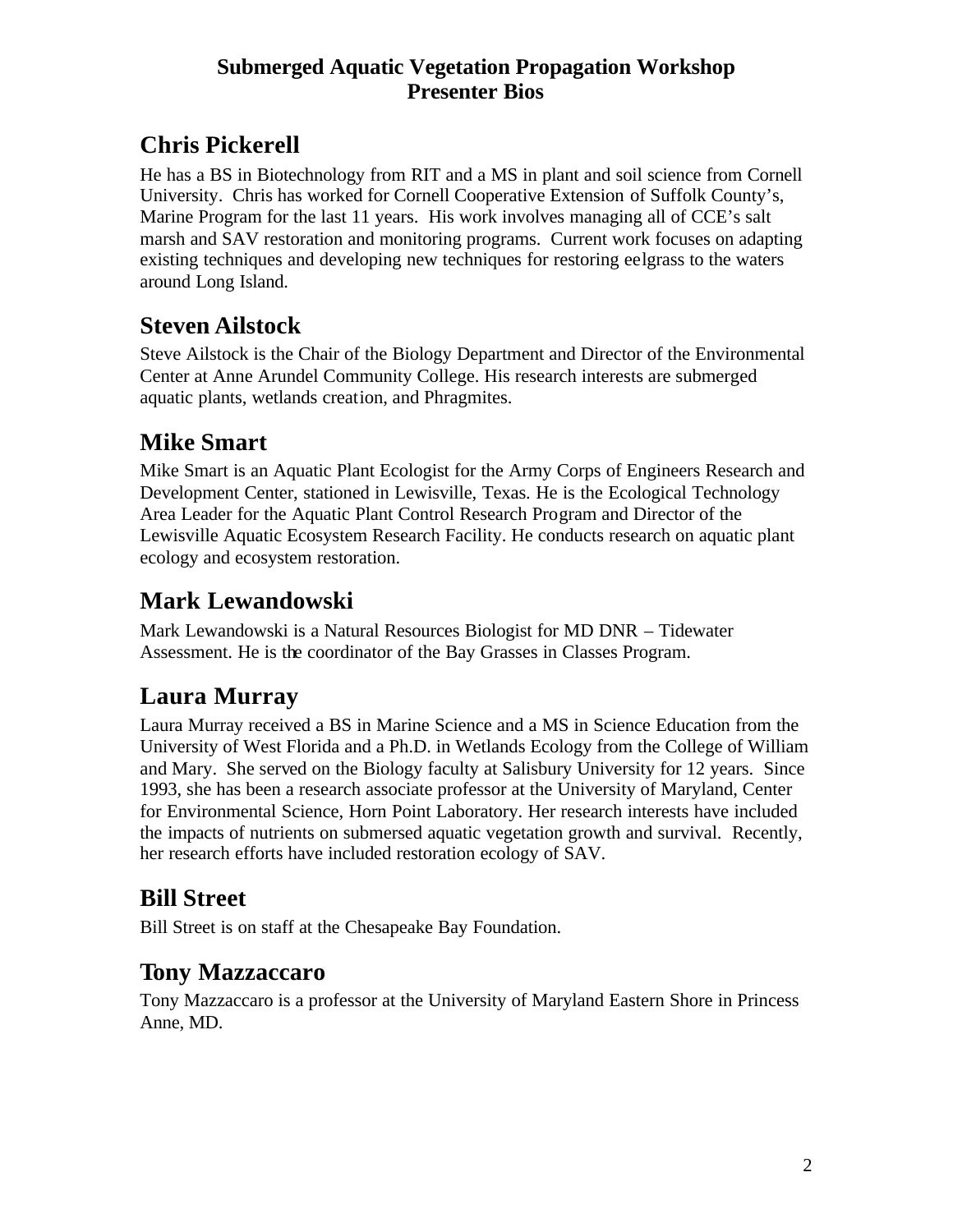## **Submerged Aquatic Vegetation Propagation Workshop 3-4 September 2003, Baltimore, MD**

#### **Sponsored by: US Army Corps of Engineers Research and Development Center, Environmental Laboratory**



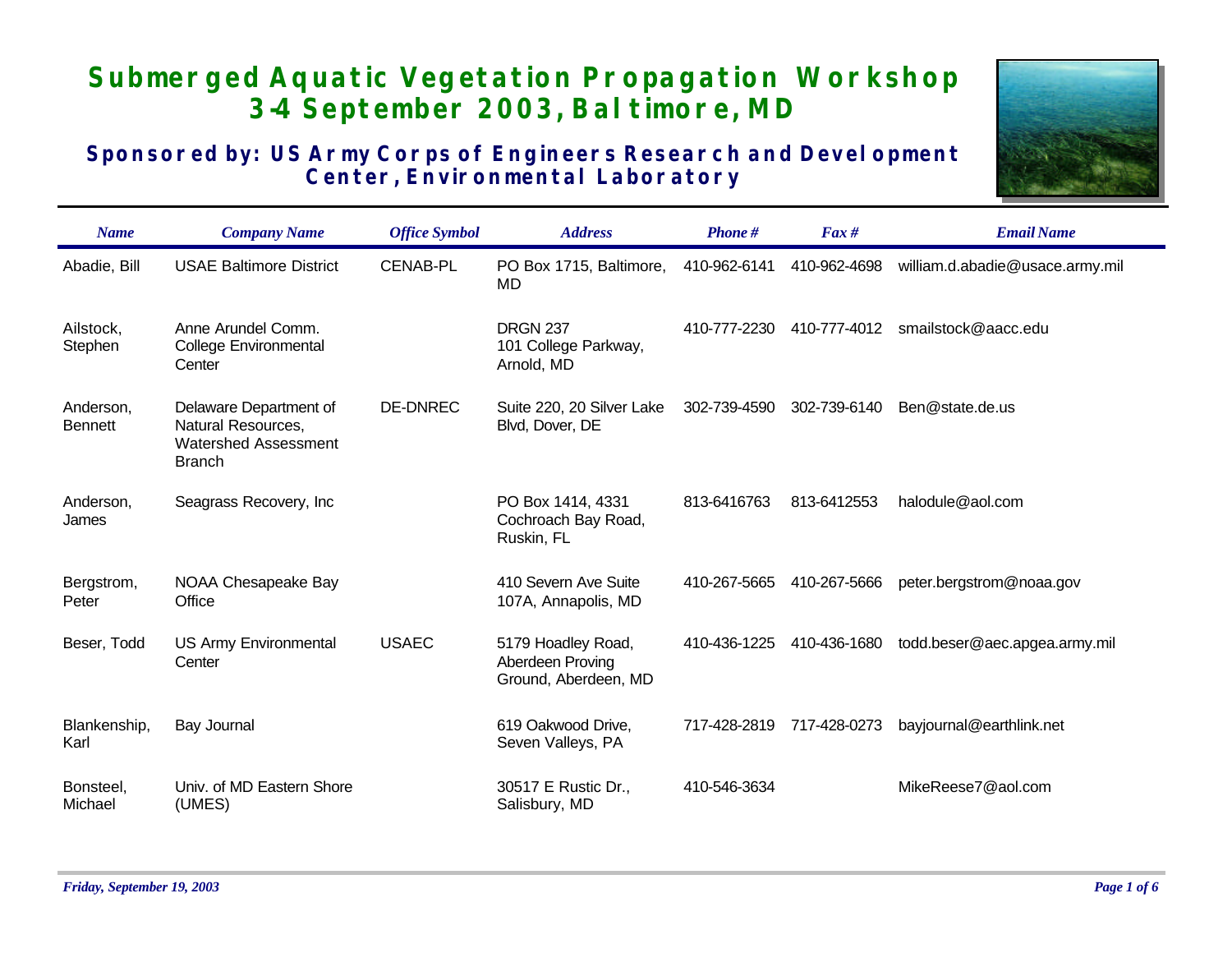| <b>Name</b>                  | <b>Company Name</b>                                           | <b>Office Symbol</b>           | <b>Address</b>                                                              | Phone#       | $\int$ Fax #              | <b>Email Name</b>                  |
|------------------------------|---------------------------------------------------------------|--------------------------------|-----------------------------------------------------------------------------|--------------|---------------------------|------------------------------------|
| Bortz, Julie                 | Maryland DNR &<br>Chesapeake Bay Nat'l<br>Estuarine           | MD-DNR-<br><b>CBNERR</b>       | 580 Taylor Ave E-2,<br>Annapolis, MD                                        | 410-260-8989 | 410-260-8709              | jbortz@dnr.state.md.us             |
| Broadstone,<br>Madeline      | Chesapeake Research<br>Consortium                             | <b>CRC/CBPO</b>                | 410 Severn Ave Suite<br>109, Annapolis, MD                                  | 410-267-9830 | 410-267-5777              | broadstone.madeline@epa.gov        |
| Carruthers,<br>Tim           | Univ. of Maryland Center for<br><b>Environmental Sciences</b> | <b>UMCES</b>                   | PO Box 775, Cambridge,<br>MD                                                |              | 410-221-8457 410-221-8336 | tcarruth@ca.umces.edu              |
| Evans, Griff                 | <b>Ecological Restoration and</b><br>Mgmt, Inc.               |                                | 15 West Aylesbury Road, 410-337-4899 410-583-5678<br>Timonium, MD           |              |                           | gevans@er-m.com                    |
| Evans, Jr.,<br>Charles C. G. | Maryland Department of<br><b>Natural Resources</b>            | <b>MD-DNR</b>                  | <b>Tawes State Office</b><br>Building-C-4, 580 Taylor<br>Ave, Annapolis, MD | 410-260-8117 | 410-260-8111              | cevans@dnr.state.md.us             |
| Faught, Jen                  | National Aquarium in<br><b>Baltimore</b>                      |                                | Pier 3/501 East Pratt<br>Street, Baltimore, MD                              | 410-576-3851 | 410-576-1080              | jdopkowski@aqua.org                |
| Francis,<br>Woody            | <b>USAE Baltimore District,</b><br><b>Regulatory Branch</b>   | CENAN-OP-<br><b>RMS</b>        | PO Box 1715, Baltimore,<br>MD                                               | 410-962-5689 | 410-962-6001              | woody.francis@NAB02.usace.army.mil |
| Fritz, Michael               | U.S. Environmental<br><b>Protection Agency</b>                | <b>USEPA</b>                   | Suite 109, 410 Severn<br>Ave., Annapolis, MD                                | 410-267-5721 |                           | fritz.mike@epamail.epa.gov         |
| Gilmore, Bruce               |                                                               |                                | 960 Fell Street Unit 515,<br>Baltimore, MD                                  | 410-558-2346 |                           | RoseanneGilmore@aol.com            |
| Gomez,<br>Michele            | <b>USAE Baltimore District</b>                                | CENAB-PL-P                     | PO Box 1715, Baltimore,<br><b>MD</b>                                        |              | 410-962-5175 410-962-4698 | michele.gomez@usace.army.mil       |
| Goshorn,<br>David            | Maryland Department of<br><b>Natural Resources</b>            | <b>MD-DNR</b>                  | 580 Taylor Ave (D-2),<br>Annapolis, MD                                      | 410-260-8639 | 410-260-8640              | dgoshorn@dnr.state.md.us           |
| Granger,<br>Stephen          | Univ. of Rhode Island                                         | Grad School of<br>Oceanography | , Narragansett, RI                                                          |              |                           | granger@gso.uri.edu                |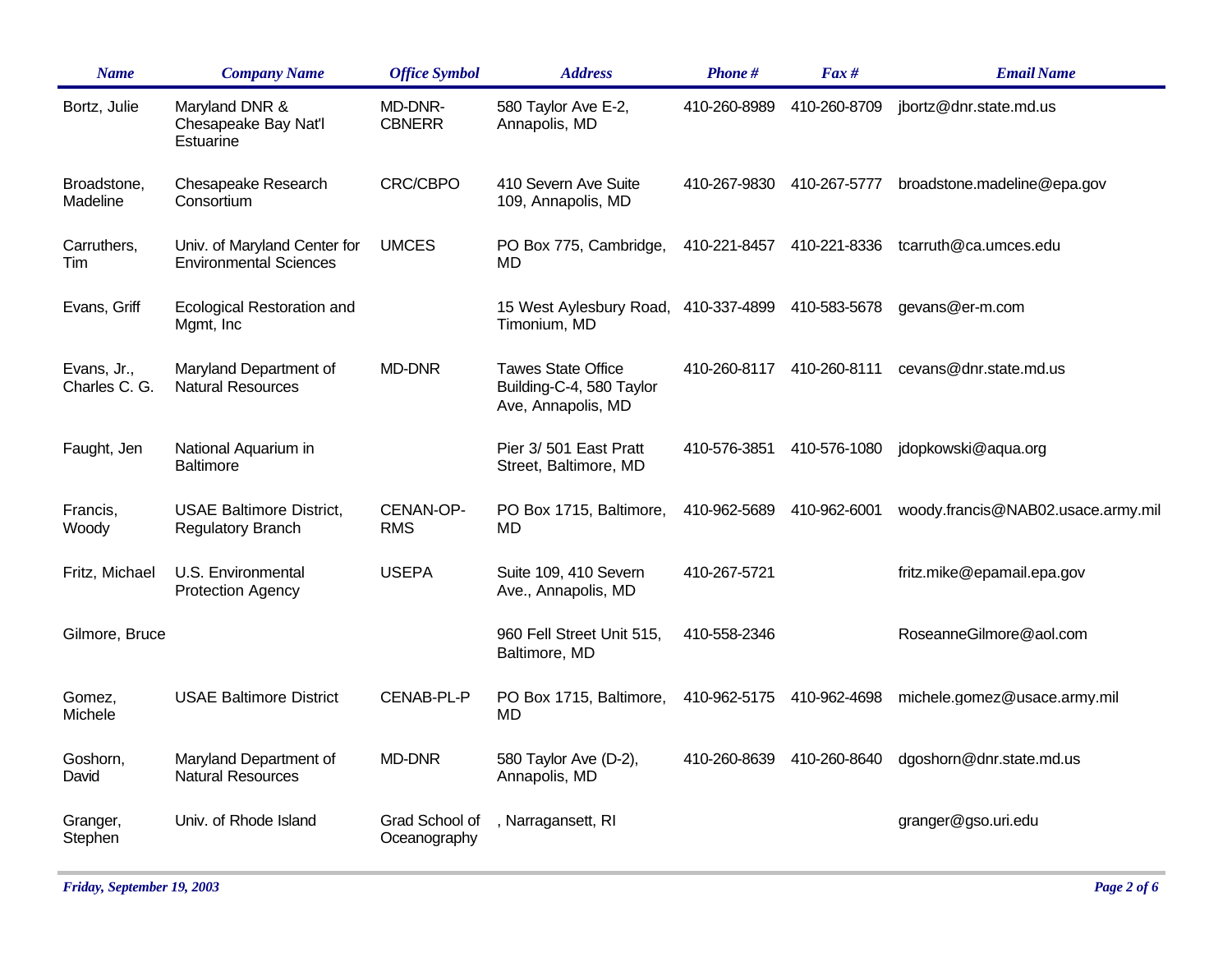| <b>Name</b>          | <b>Company Name</b>                                           | <b>Office Symbol</b>                 | <b>Address</b>                                                             | Phone#       | $\int$ Fax # | <b>Email Name</b>                  |
|----------------------|---------------------------------------------------------------|--------------------------------------|----------------------------------------------------------------------------|--------------|--------------|------------------------------------|
| Heckert, Bill        | BayLand Consultants and<br>Designers, Inc                     |                                      | 1321 Mercedes Drive<br>Suite C, Hanover, MD                                | 410-694-9401 | 410-694-9405 | BHeckert@baylandinc.com            |
| Hengst, Angie        | Univ. of Maryland Center for<br><b>Environmental Sciences</b> | <b>UMCES-HPL</b>                     | PO Box 775, Cambridge,<br>MD                                               | 410-221-8419 | 410-221-8490 | ahengst@hpl.umces.edu              |
|                      | Hopkins, Abbie USAE Baltimore District                        | CENAB-OP-<br><b>RMN</b>              | PO Box 1715, Baltimore,<br>MD                                              | 410-962-6080 | 410-962-6024 | abbie.hopkins@nab02.usace.army.mil |
| Jay, Geoffrey        | Weston Solutions, Inc.                                        | WS                                   | 1309 Continental Drive<br>Suite M, Abingdon, MD                            | 410-612-5962 | 410-612-5901 | Geoffrey.Jay@westonsolutions.com   |
| Karrh, Lee           | Maryland Department of<br><b>Natural Resources</b>            | <b>MD-DNR</b>                        | 580 Taylor Avenue<br>D-2/TEA, Annapolis, MD                                | 410-260-8650 | 410-260-8640 | lkarrh@dnr.state.md.us             |
| Koch,<br>Evamaria    | Univ. of Maryland Center for<br><b>Environmental Sciences</b> | <b>UMCES</b>                         | PO Box 775, Cambridge,<br>MD                                               | 410-221-8418 | 410-221-8490 | koch@hpl.umces.edu                 |
| Lewandowski,<br>Mark | Maryland Department of<br><b>Natural Resources</b>            | <b>MD-DNR</b>                        | 580 Taylor Ave (D-2),<br>Annapolis, MD                                     | 410-260-8634 | 410-260-8859 | mlewandowski@dnr.state.md.us       |
| Marion, Scott        | Virginia Institute of Marine<br>Science                       | College of<br>William and<br>Mary    | 1208 Greate Road -<br>School of Marine<br>Science, Gloucester<br>Point, VA | 804-684-7393 |              | smarion@vims.edu                   |
| Mark, Erika          | <b>USAE Baltimore District</b>                                | CENAB-PL-P                           | <b>City Crescent Building</b><br>10 South Howard St.,<br>Baltimore, MD     | 410-962-4934 | 410-962-4698 | erika.l.mark@usace.army.mil        |
| May, Peter           | Environmental Concern, Inc                                    |                                      | PO Box P<br>201 Boundary Lane, St.<br>Michaels, MD                         | 410-745-9620 | 410-745-4066 | order@wetland.org                  |
| Mazzacarro,<br>Tony  | Univ. of MD Eastern Shore<br>(UMES)                           | Natural<br>Sciences<br><b>LMRCSC</b> | Backbone Road,<br>Princess Anne, MD                                        | 410-651-2189 | 410-651-8341 | apmazzaccaro@umes.edu              |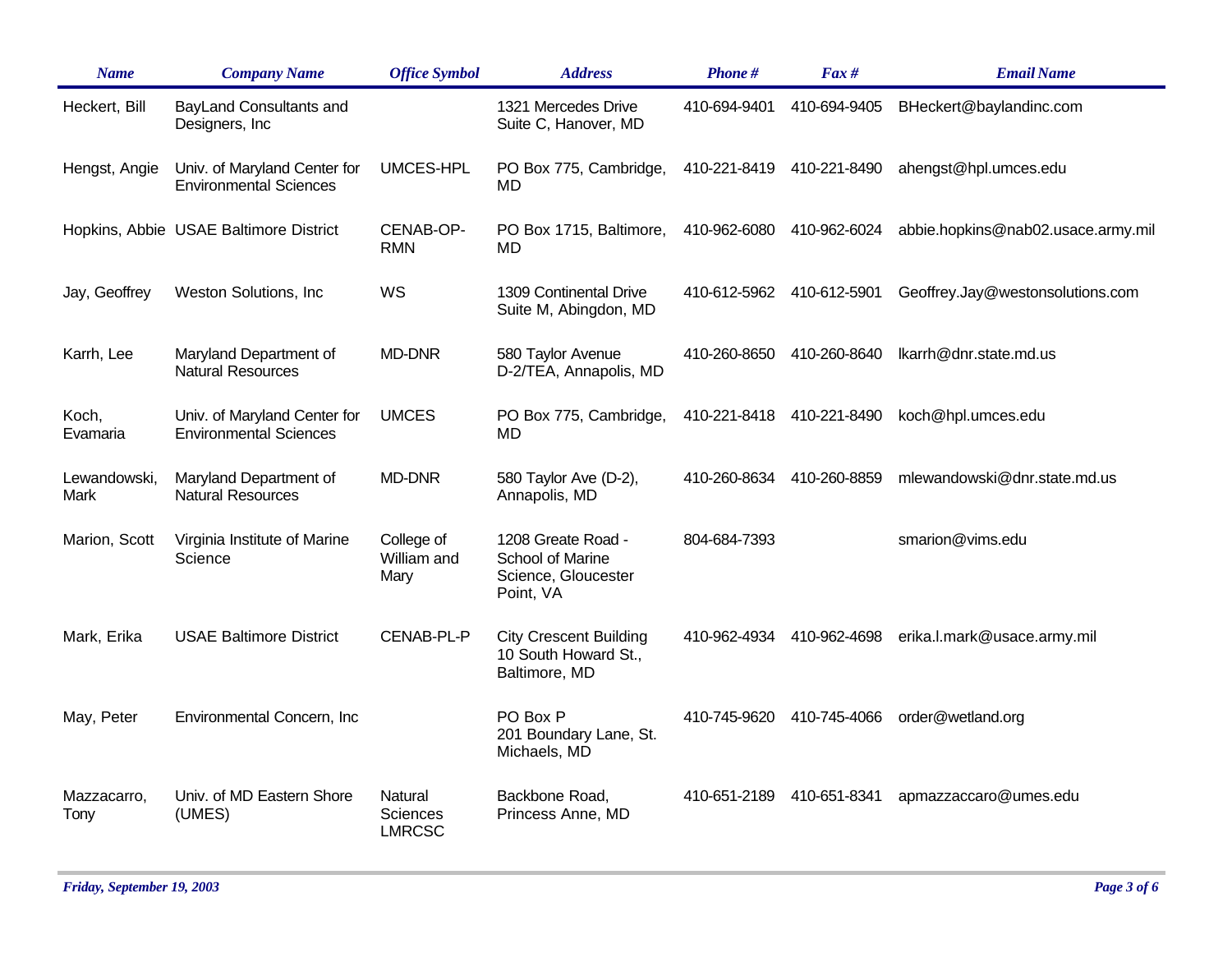| <b>Name</b>         | <b>Company Name</b>                                               | <b>Office Symbol</b>              | <b>Address</b>                                                             | Phone#       | $\int$ Fax # | <b>Email Name</b>              |
|---------------------|-------------------------------------------------------------------|-----------------------------------|----------------------------------------------------------------------------|--------------|--------------|--------------------------------|
| Mendelsohn,<br>Mark | <b>USAE Baltimore District</b>                                    | <b>CENAB-PL</b>                   | 10 S Howard Street,<br>Baltimore, MD                                       | 410-962-4698 | 410-962-9499 | mark.mendelsohn@usace.army.mil |
|                     | Michael, Bruce Maryland Department of<br><b>Natural Resources</b> | <b>MD-DNR</b>                     | 580 Taylor Ave (D-2),<br>Annapolis, MD                                     | 410-260-8627 | 410-260-8640 | bmichael@dnr.state.md.us       |
| Mohler, Philip      | <b>Maryland Wetlands</b><br>Administration                        | <b>MWA</b>                        | 200 Duke Street Suite<br>2700, Prince Frederick,<br>MD                     | 410-414-3400 | 410-414-3402 | pmohler99@hotmail.com          |
| Moulds,<br>Stacey   | Alliance for the Chesapeake<br>Bay                                |                                   | PO Box 1981, Richmond, 804-775-0951 804-775-0954<br>VA                     |              |              | smoulds@acb-online.org         |
| Murphy, Bob         | Alliance for the Chesapeake<br>Bay                                |                                   | 1612 K Street NW<br>Suite 202, Washington,<br>DC                           | 202-466-4634 | 202-293-5857 | bmurphy@acb-online.org         |
| Murray, Laura       | Univ. of Maryland Center for<br><b>Environmental Sciences</b>     | <b>UMCES</b>                      | Horn Point Laboratory<br>PO Box 775, Cambridge,<br>MD                      | 410-221-8419 | 410-221-8490 | murray@hpl.umces.edu           |
| Naylor,<br>Michael  | Maryland Department of<br><b>Natural Resources</b>                | <b>MD-DNR</b>                     | 580 Taylor Ave,<br>Annapolis, MD                                           | 410-260-8652 | 410-260-8640 | mnaylor@dnr.state.md.us        |
| Orth, Bob           | Virginia Institute of Marine<br>Science                           | College of<br>William and<br>Mary | 1208 Greate Road -<br>School of Marine<br>Science, Gloucester<br>Point, VA | 804-684-7392 | 804-684-7293 | jjorth@vims.edu                |
| Page, Glenn         | National Aquarium in<br><b>Baltimore</b>                          |                                   | Pier 3/501 East Pratt<br>Street, Baltimore, MD                             | 410-576-3808 | 410-576-1080 | gpage@aqua.org                 |
| Parham, Tom         | Maryland Department of<br><b>Natural Resources</b>                | <b>MD-DNR</b>                     | 580 Taylor Avenue (D-2),<br>Annapolis, MD                                  | 410-260-8633 | 410-260-8640 | tparham@dnr.state.md.us        |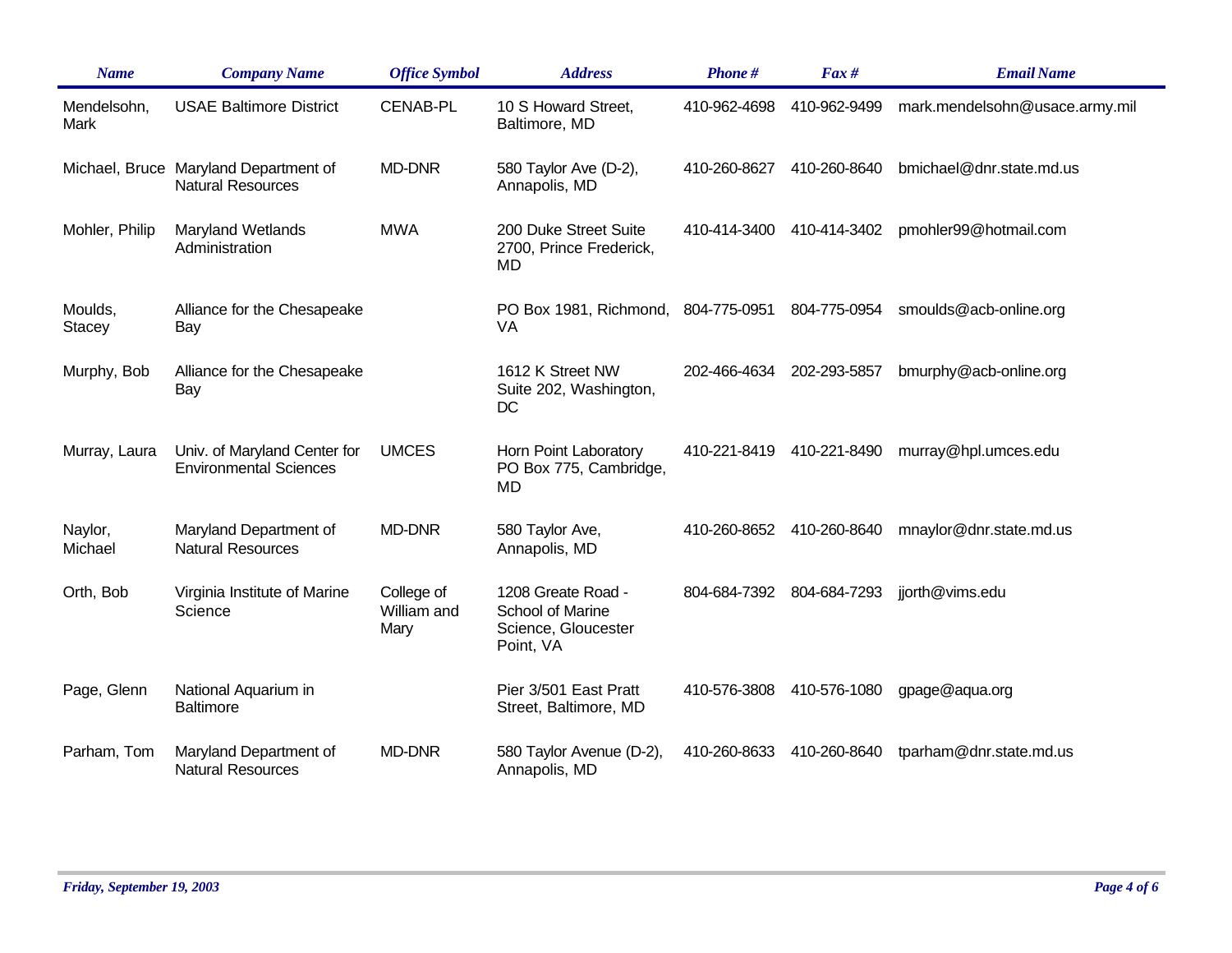| <b>Name</b>               | <b>Company Name</b>                                              | <b>Office Symbol</b> | <b>Address</b>                                                   | Phone#       | $\int$ Fax # | <b>Email Name</b>                    |
|---------------------------|------------------------------------------------------------------|----------------------|------------------------------------------------------------------|--------------|--------------|--------------------------------------|
|                           | Pickerell, Chris Cornell Cooperative<br>Extension                | Marine<br>Program    | Cornell Marine Lab -<br>3690 Cedar Beach Road,<br>Southold, NY   | 631-852-8660 | 631-852-8662 | cp26@cornell.edu                     |
| Reel, Justin              | <b>RK&amp;K Engineers</b>                                        |                      | 81 Mosher Street,<br>Baltimore, MD                               | 410-728-2900 | 410-728-3160 | jreel@rkkengineers.com               |
| Rodenhausen,<br>John      | Univ. of Maryland Center for<br><b>Environmental Sciences</b>    | <b>UMCES-HPL</b>     | PO Box 775, Cambridge,<br>MD                                     | 410-221-8467 | 410-221-8490 | jrodenhausen@cbf.org                 |
| Scheminant,<br>Kendra     | BayLand Consultants and<br>Designers, Inc.                       |                      | 1321 Mercedes Drive<br>Suite C, Hanover, MD                      | 410-694-9401 | 410-694-9405 | KSchem@baylandinc.com                |
| Shafer,<br>Deborah        | USAE Engineer & Research CEERD-EE-A<br><b>Development Center</b> |                      | 3909 Halls Ferry Road,<br>Vicksburg, MS                          | 601-634-3650 |              | Deborah.J.Shafer@erdc.usace.army.mil |
| Smart, Mike               | USAE Engineer & Research CEERD-EE-A<br><b>Development Center</b> |                      | 3909 Halls Ferry Road,<br>Vicksburg, MS                          | 972-436-2215 |              | Mike.Smart@erdc.usace.army.mil       |
| Sowers,<br>Angela (Angie) | <b>USAE Baltimore District</b>                                   | CENAB-PL-P           | 10 S Howard Street,<br>Baltimore, MD                             | 410-962-7440 | 410-962-4698 | angela.sowers@usace.army.mil         |
| Spaur, Chris              | <b>USAE Baltimore District</b>                                   | CENAB-PL-P           | 10 S Howard Street,<br>Baltimore, MD                             | 410-962-6134 |              | christopher.c.spaur@usace.army.mil   |
| Street, Bill              | Chesapeake Bay<br>Foundation                                     | <b>CBF</b>           | 6 Herndon Ave.,<br>Annapolis, MD                                 | 410-269-0481 | 410-268-6687 | bstreet@savethebay.cbf.org           |
| Takacs,<br>Richard        | <b>NOAA Restoration Center</b>                                   | <b>NOAA</b>          | 410 Severn Ave - Suite<br>107A, Annapolis, MD                    | 410-267-5672 | 410-267-5666 | rich.takacs@noaa.gov                 |
| Tanner, Chris             | St. Mary's College of<br>Maryland                                | <b>SMCM</b>          | Department of Biology<br>18952 Fisher Rd, St.<br>Mary's City, MD | 240-895-4374 | 240 895 4996 | cetanner@smcm.edu                    |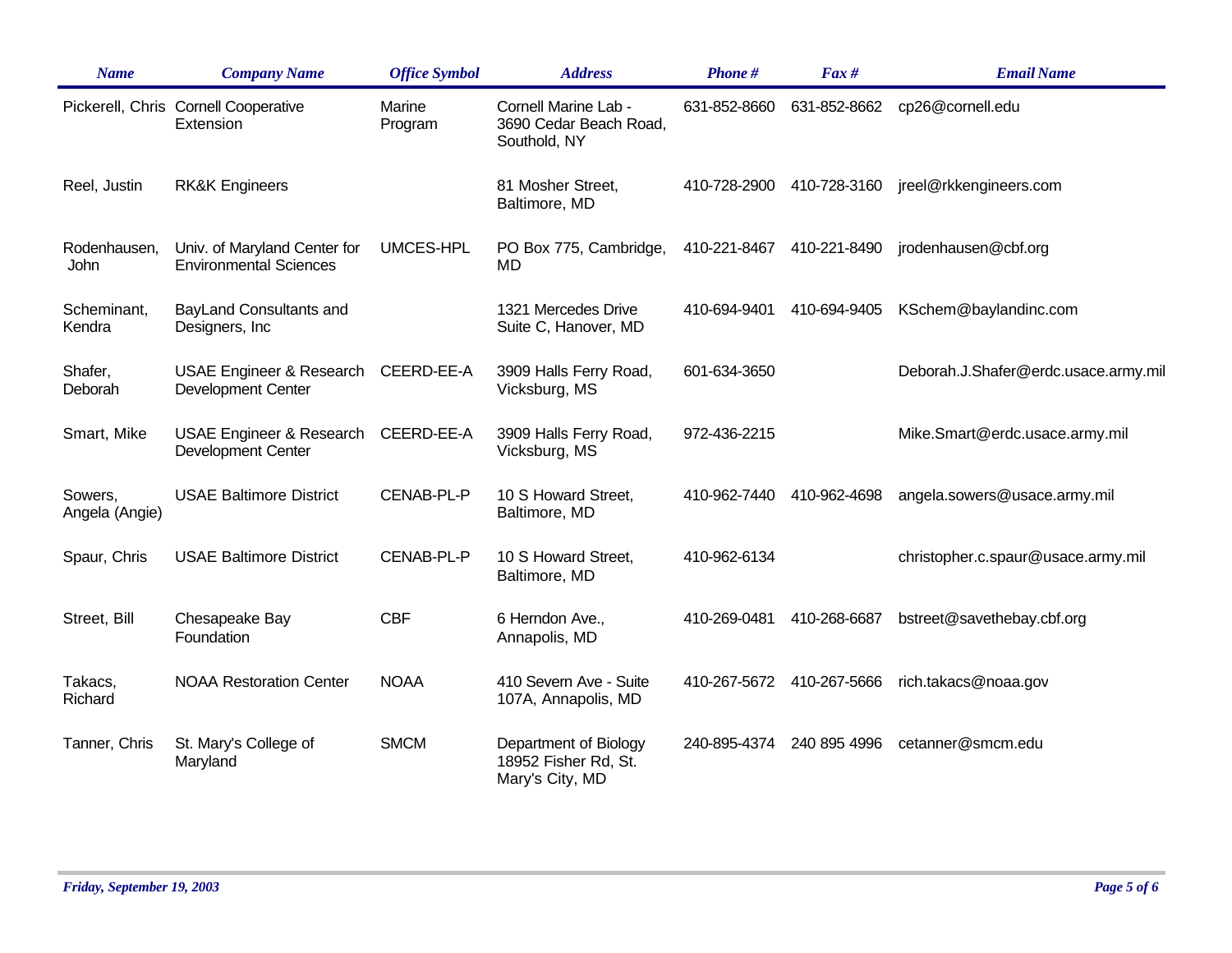| <b>Name</b>      | <b>Company Name</b>                                              | <b>Office Symbol</b> | <b>Address</b>                                          | <b>Phone</b> # | $\int$ Fax # | <b>Email Name</b>                 |
|------------------|------------------------------------------------------------------|----------------------|---------------------------------------------------------|----------------|--------------|-----------------------------------|
| Tate, Keith      | BayLand Consultants and<br>Designers, Inc.                       |                      | 1320 Mercedes Drive<br>Suite C, Hanover, MD             | 410-694-9401   | 410-694-9405 | HMartin@baylandinc.com            |
| Tazik, David     | <b>USAE Headquarters</b>                                         | CERD-ZB              | Dir R&D - 441 G Street<br>NW, Washington, DC            | 202-761-1415   | 202-761-0907 | dave.j.tazik@hq02.usace.army.mil  |
| Thomas, Jane     | Univ. of Maryland Center for<br><b>Environmental Sciences</b>    | <b>UMCES</b>         | PO Box 775, Cambridge,<br>MD                            | 410-221-8457   | 410-221-8336 | jthomas@ca.umces.edu              |
| Webb, Antisa     | <b>USAE Engineer &amp; Research</b><br><b>Development Center</b> | CEERD-EE-E           | 3909 Halls Ferry Road,<br>Vicksburg, MS                 | 601-634-4259   | 601-634-3726 | Antisa.C.Webb@erdc.usace.army.mil |
| Woodward,<br>Jay | Virginia Marine Resources<br>Commission                          | <b>VMRC</b>          | 2600 Washington Ave -<br>3rd Floor, Newport<br>News, VA | 757-247-8032   | 757-247-8062 | jwoodward@mrc.state.va.us         |
| Yee, Karen       | Chesapeake Research<br>Consortium                                | <b>CRC</b>           | 645 Contees Wharf<br>Road, Edgewater, MD                | 410-798-1283   | 410-798-0816 | yeek@si.edu                       |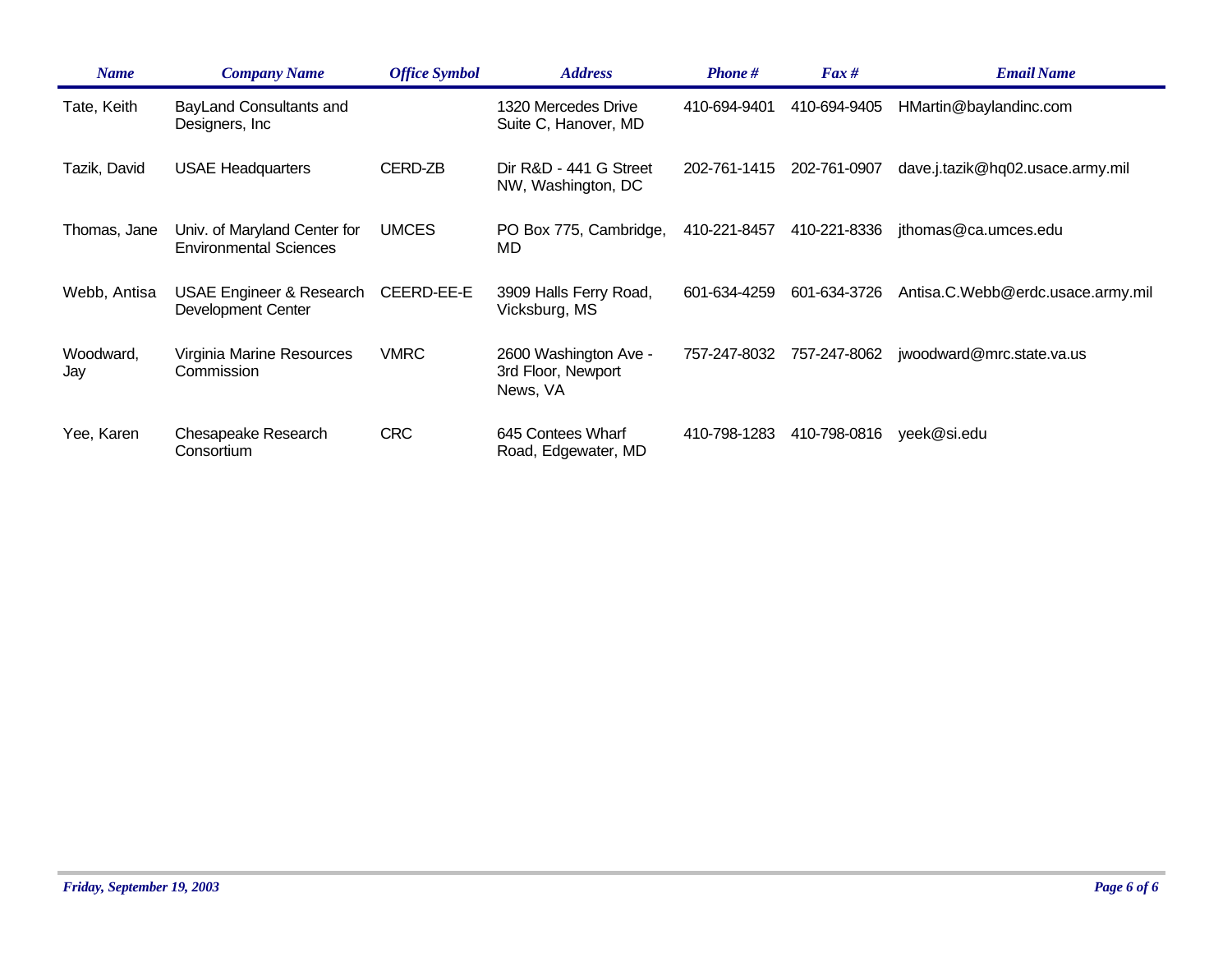

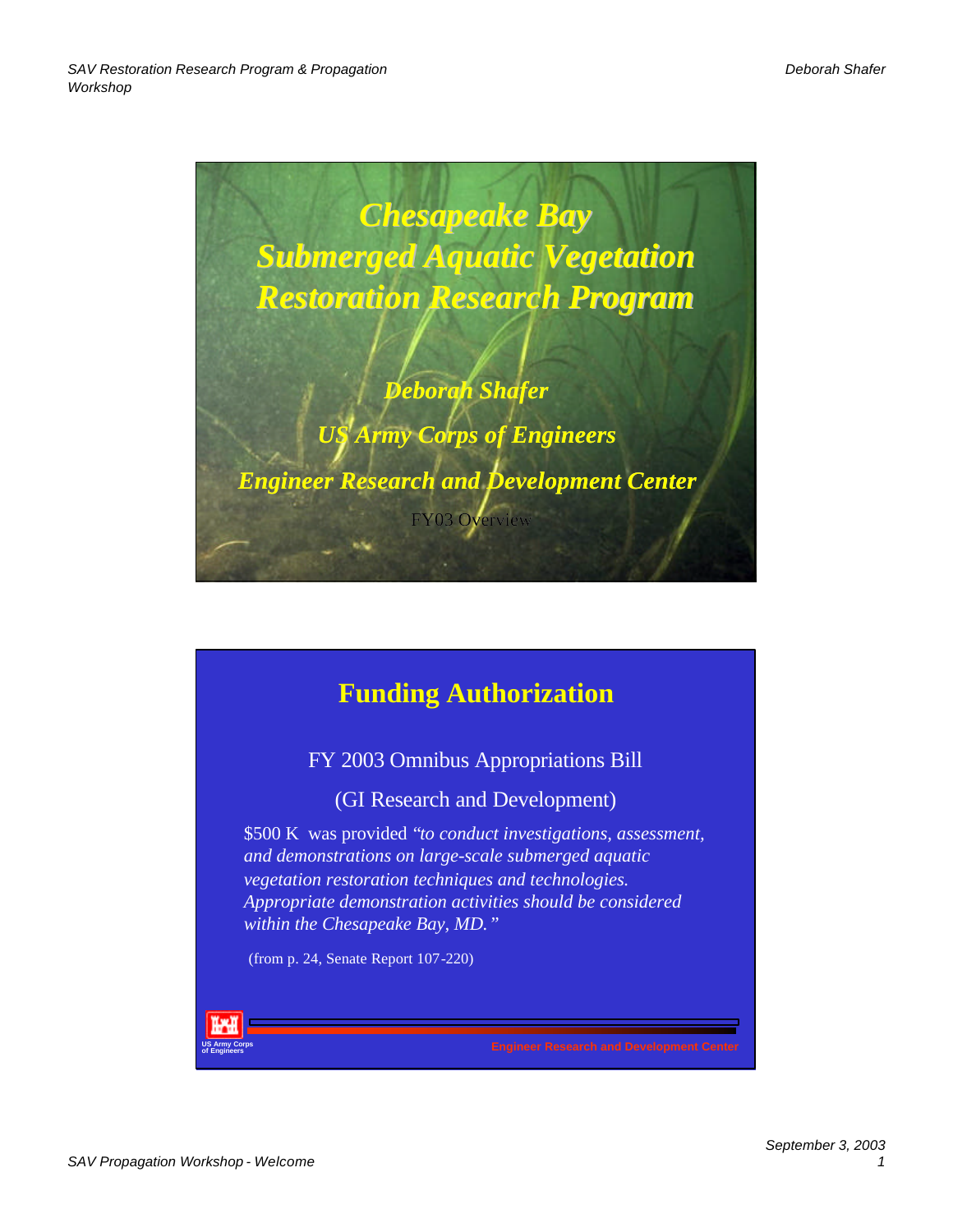**US Army Corps**

## **Why is SAV Restoration Important?**



*Source: Chesapeake Bay Program www.epa.gov/maia/html/es-habitat.html* ! *Of the more than 600,000 acres of SAV historically present in Chesapeake Bay, less than a tenth remains*

! *More than 50% lost since the 1960's*

! *More than 20 SAV species have declined*

! *Although some increases in recent years, still far below targeted goals*

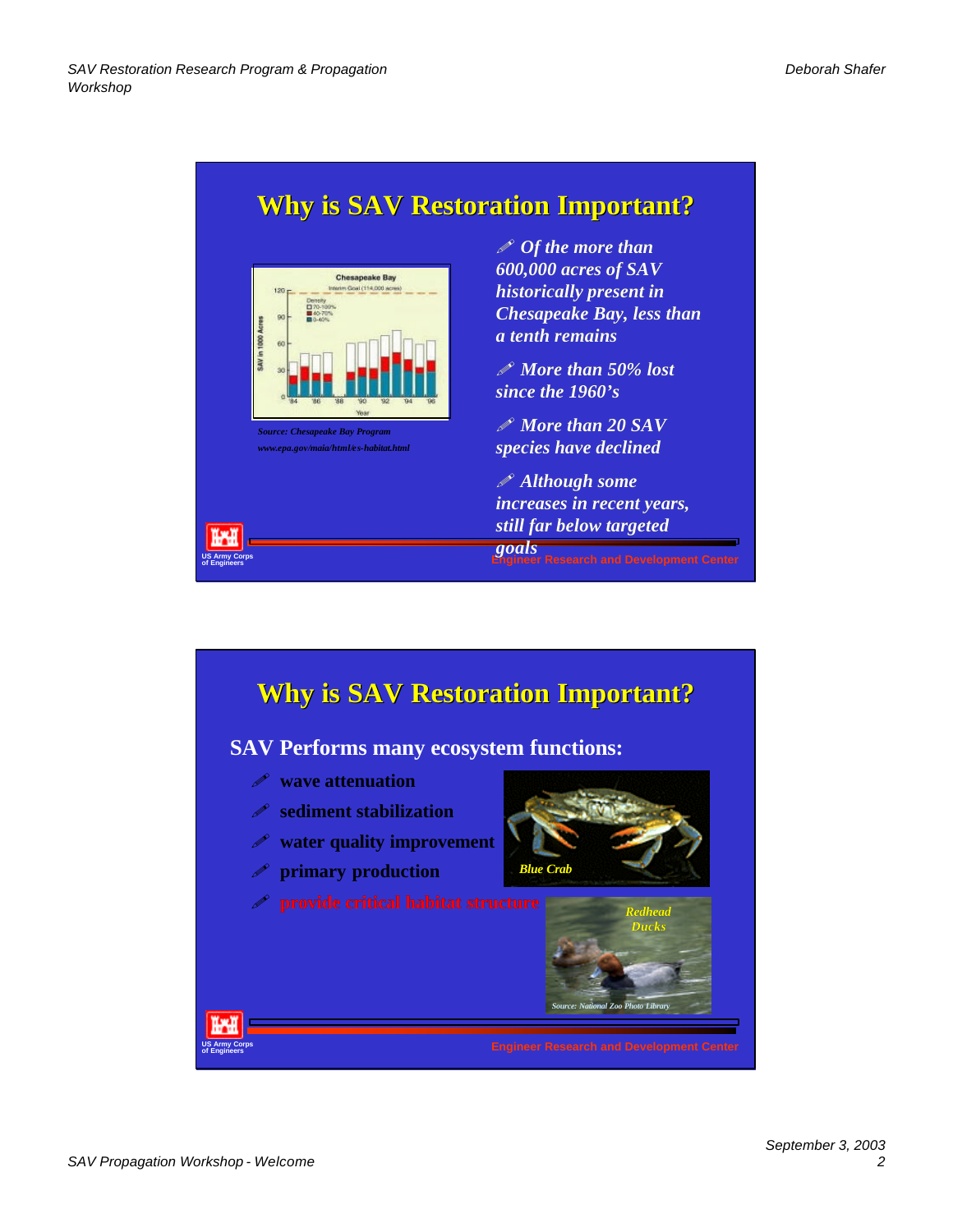

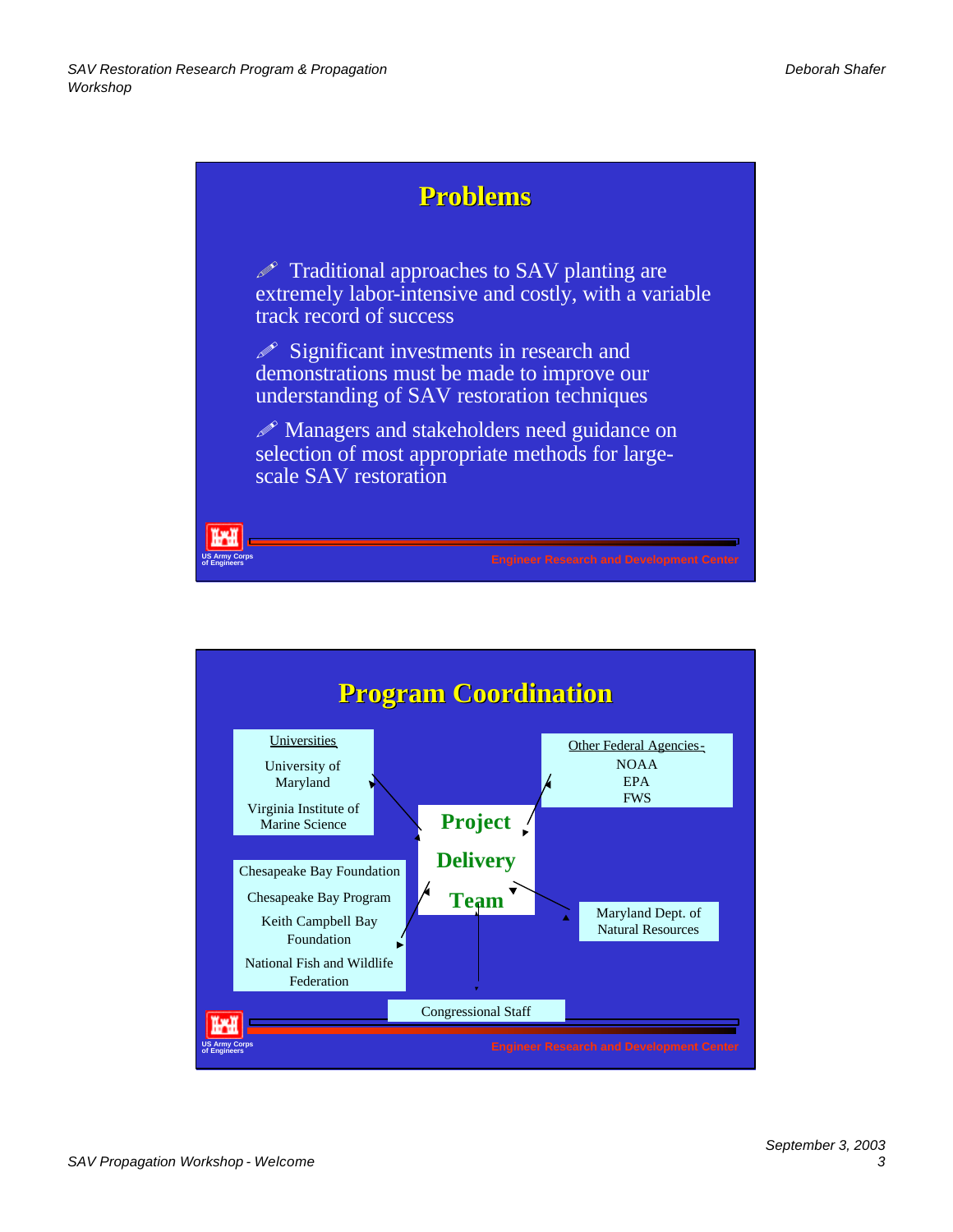

# **Initial Program Focus Area: SAV Production and Planting**



Availability of donor sites?

ĭж **Army Corp** 

Many SAV restoration projects rely on whole plants collected in the wild

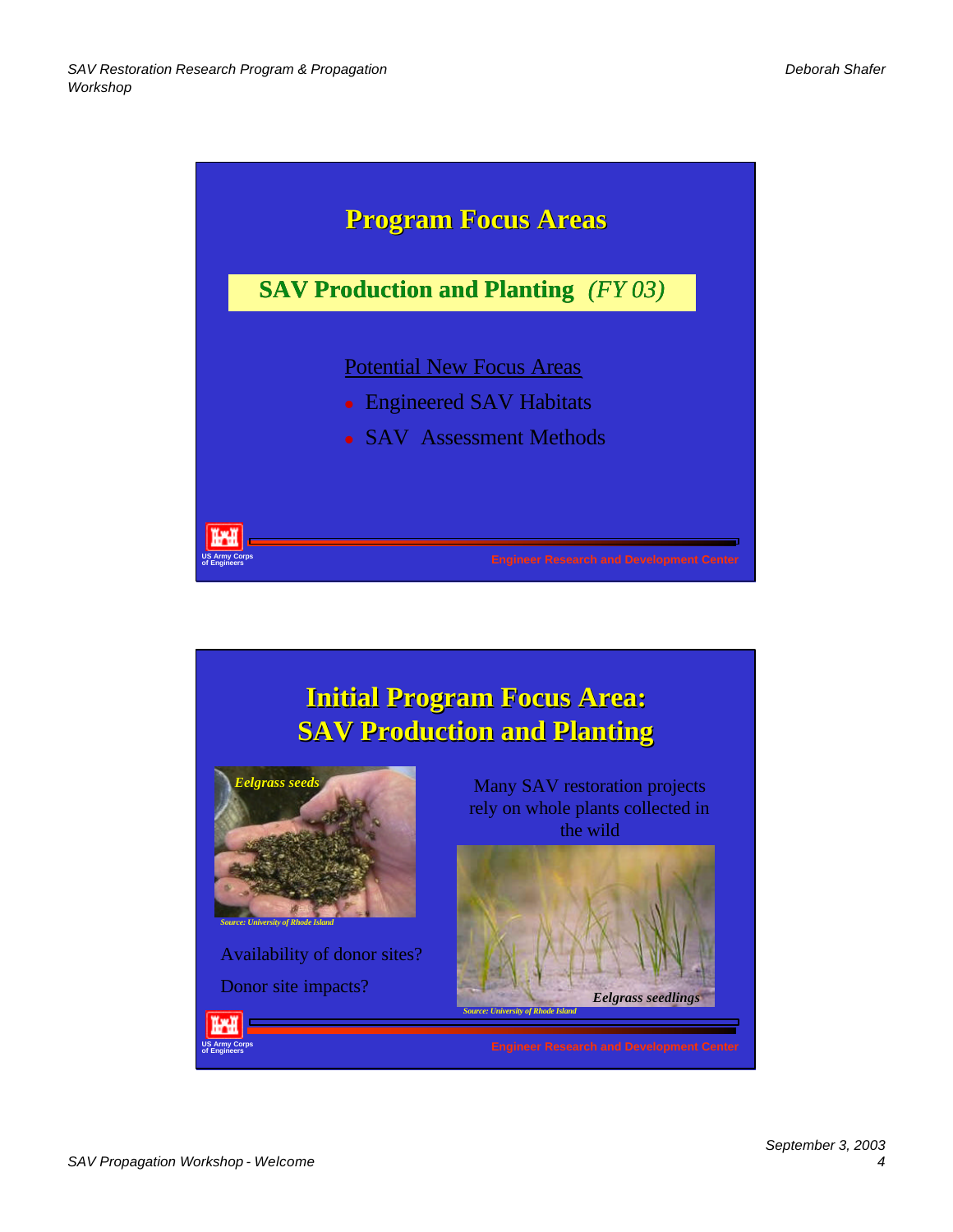

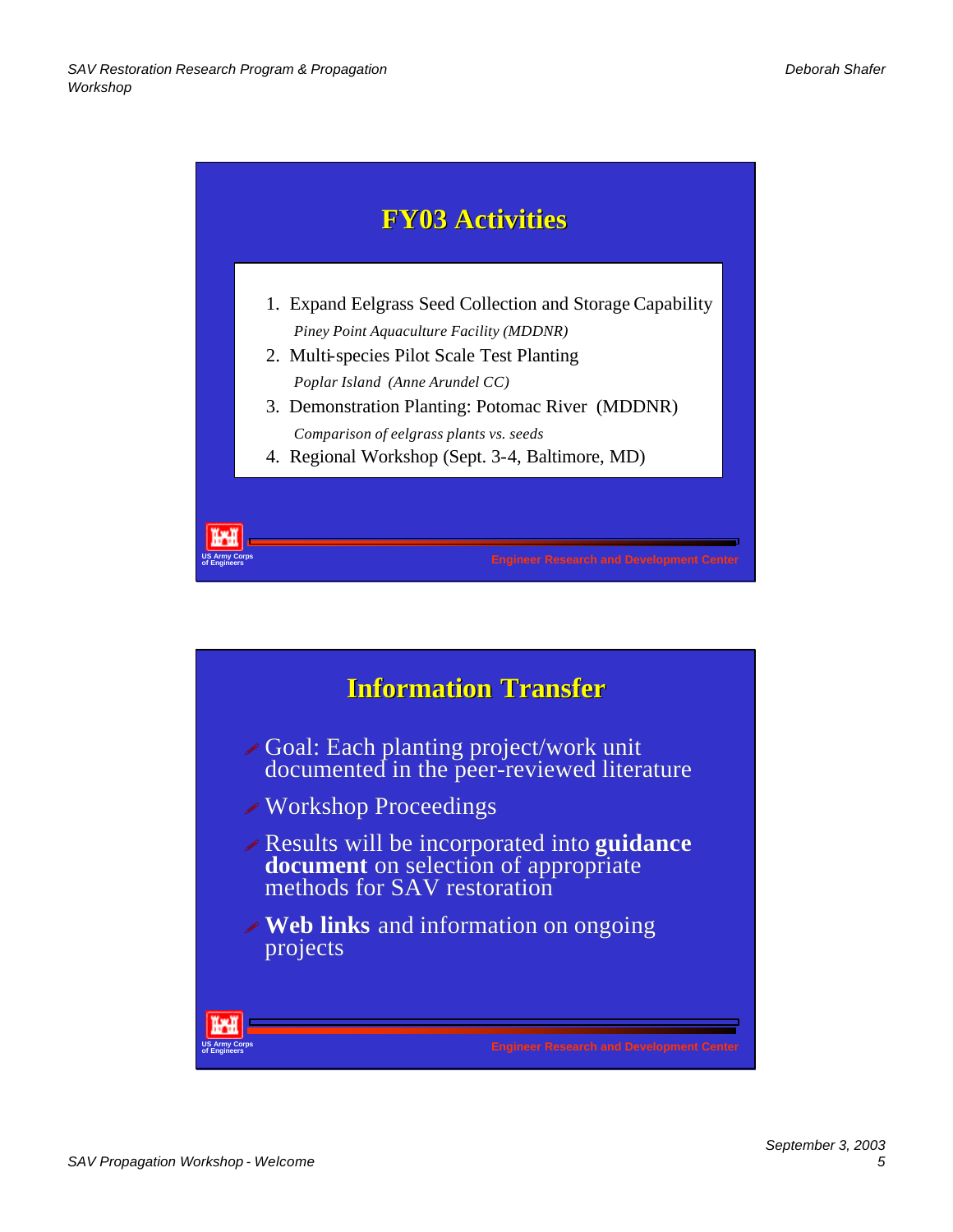

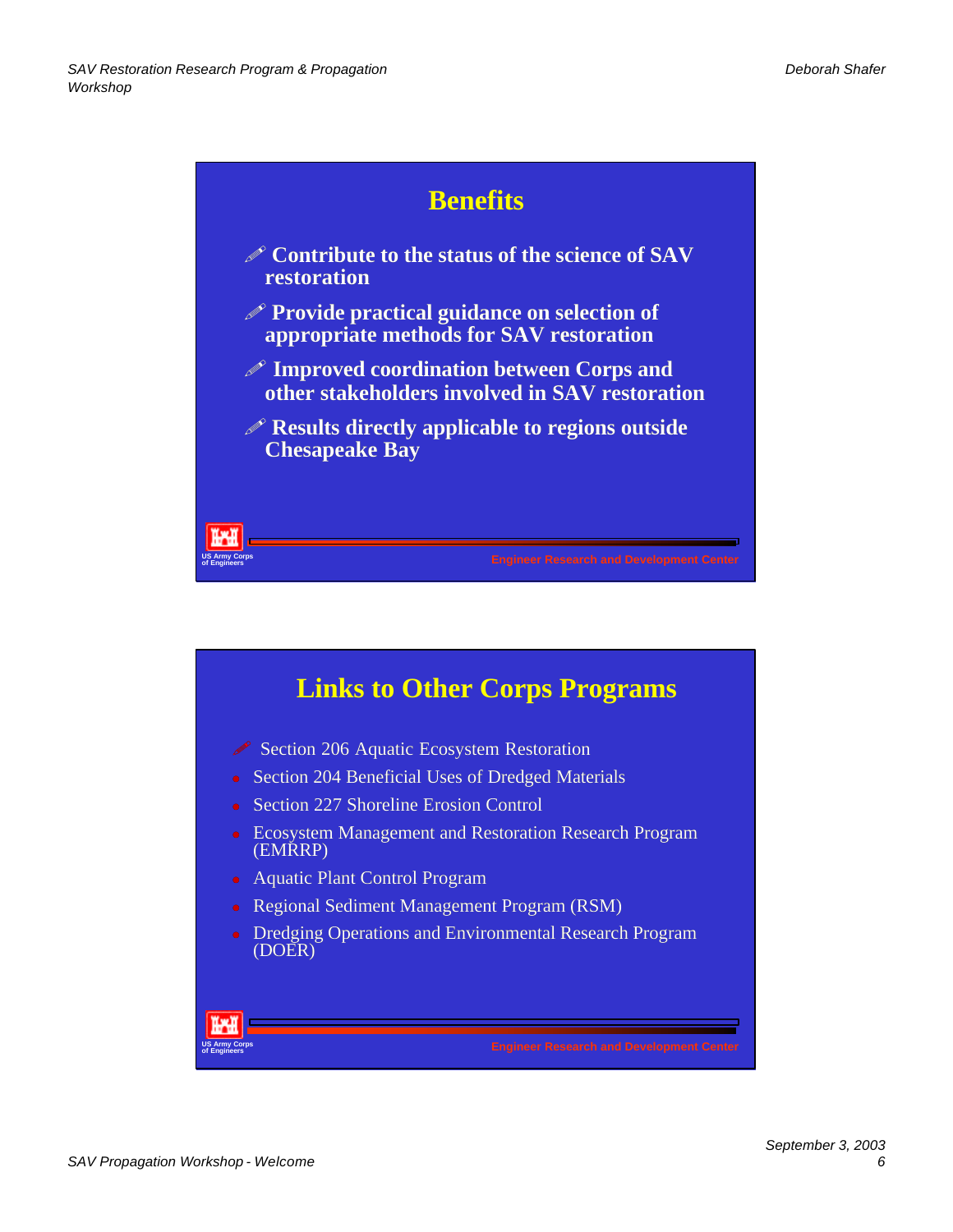

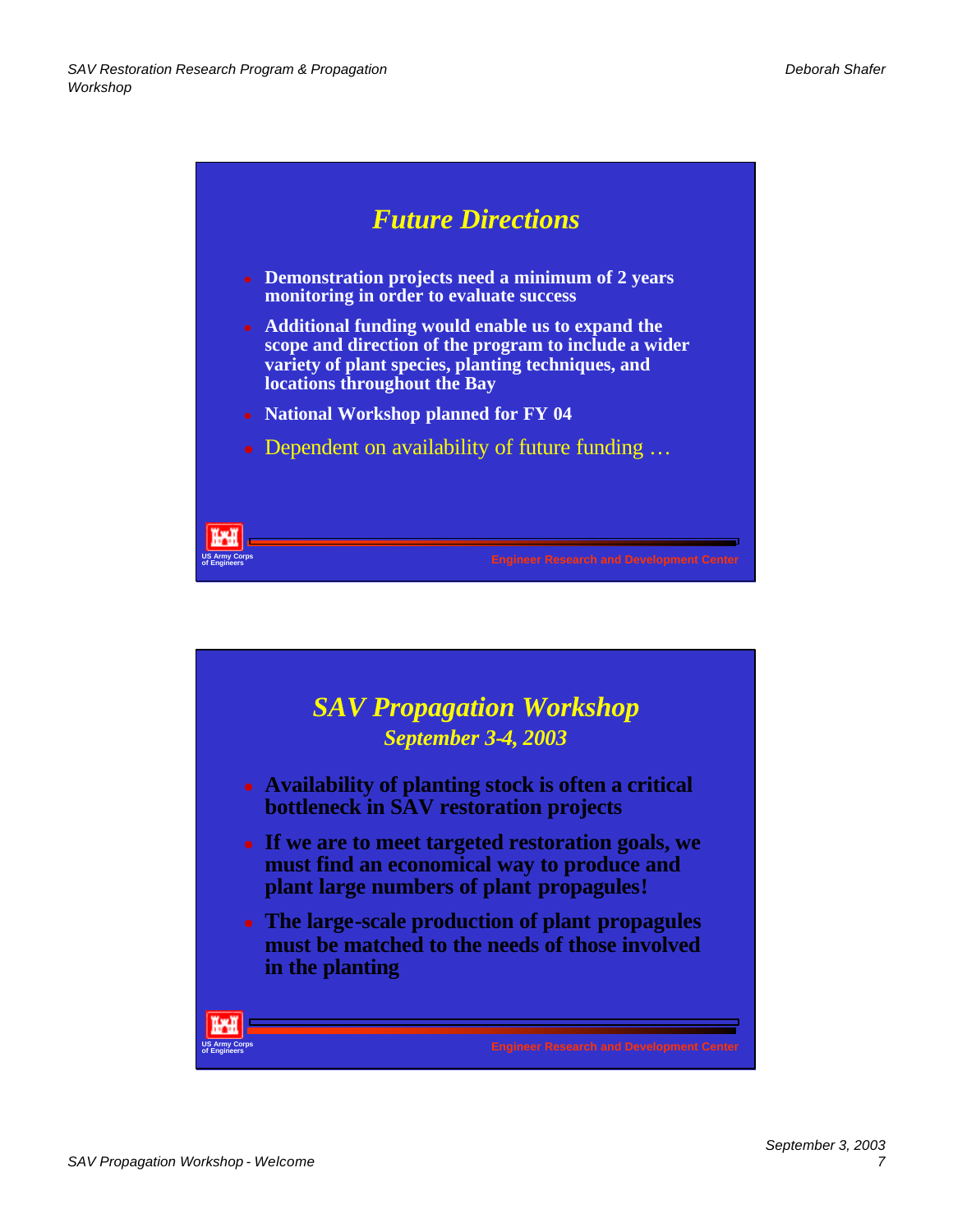

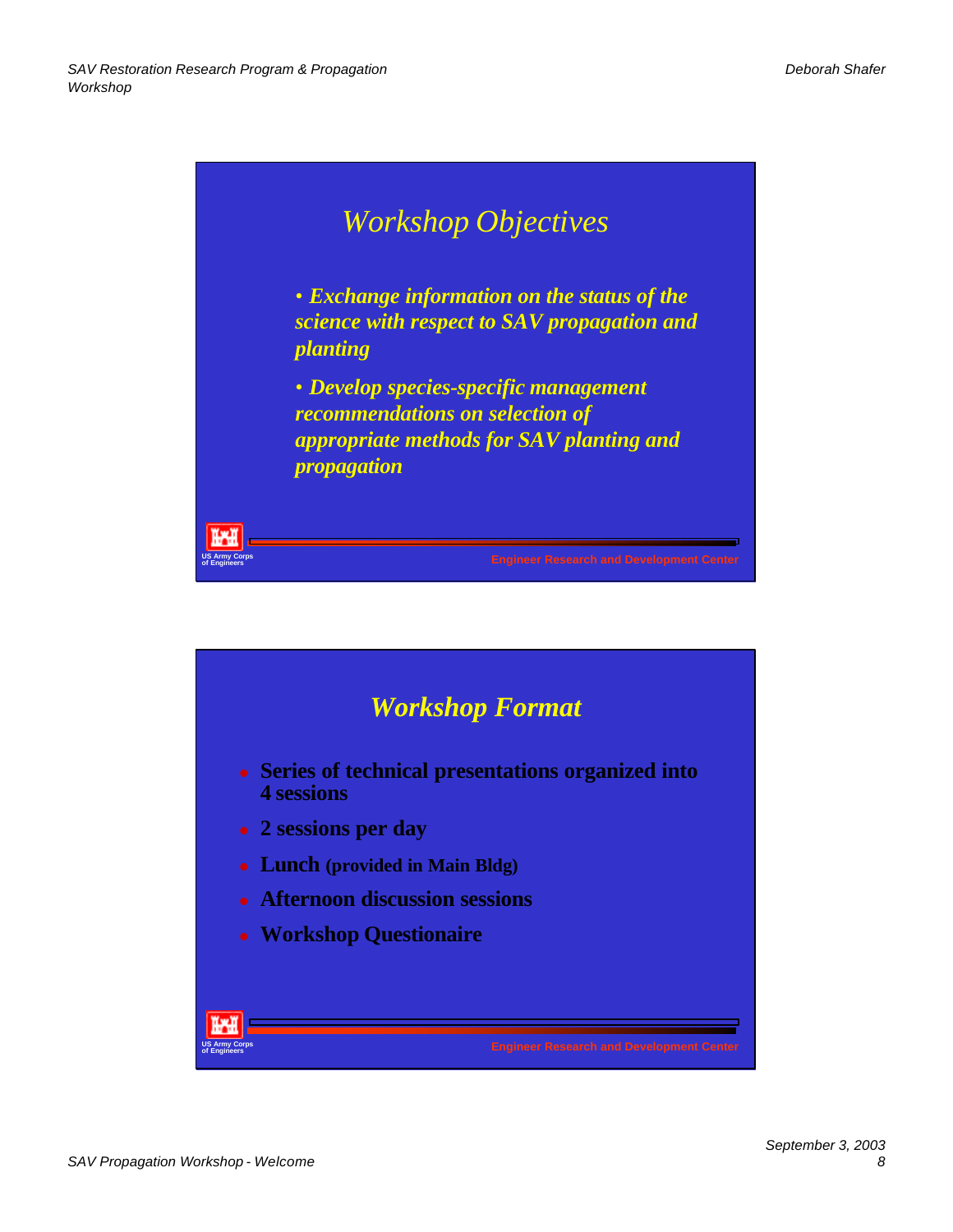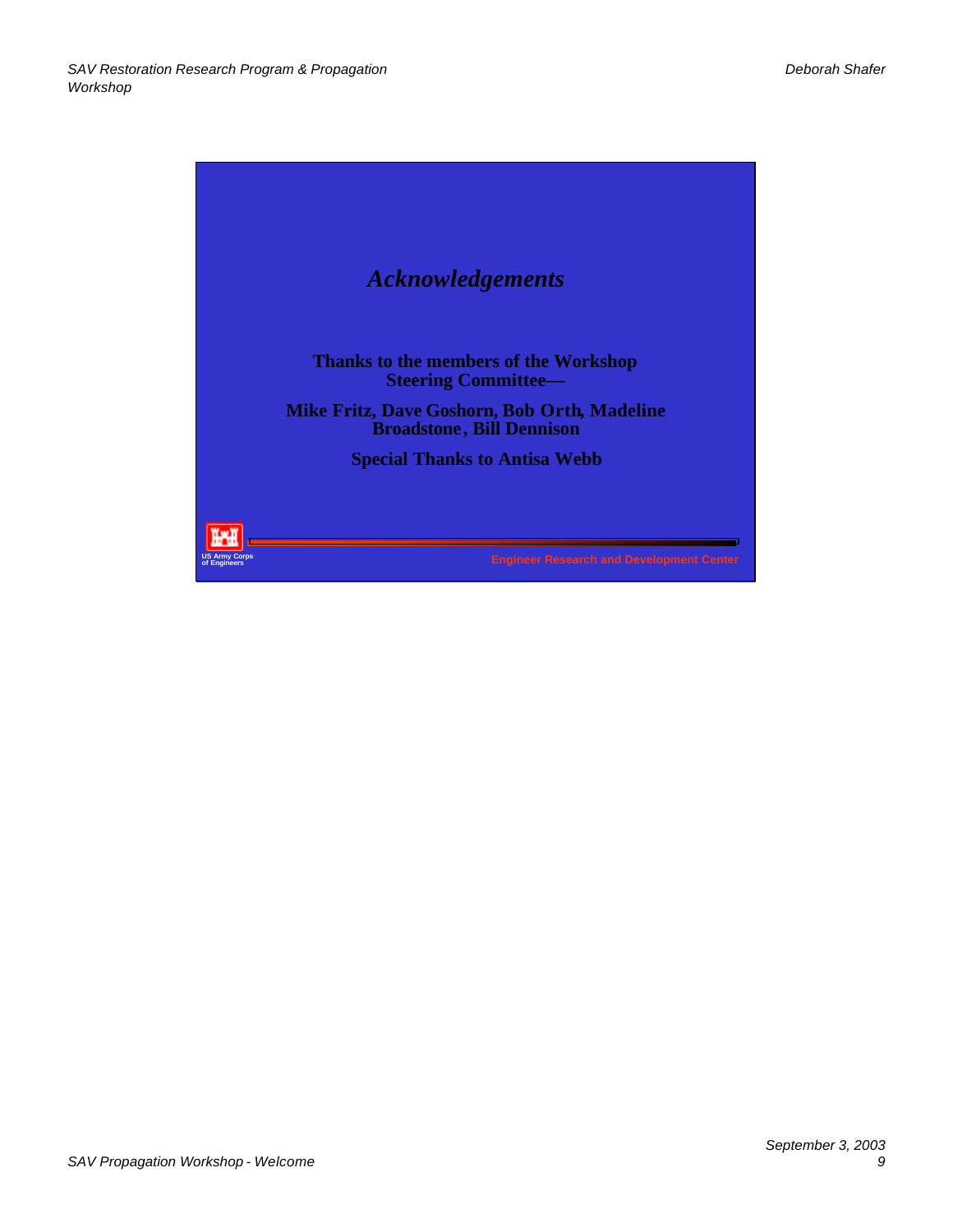# SAV Propagation **Conference**

U.S. Army Corps of Engineers Baltimore District

USACE Role in SAV Restoration in the Chesapeake Bay

September 3, 2003

Mark Mendelsohn

# SHALLOW CREEK

- Mitigation for small navigation dredging project in Baltimore. (Near Beth Steel)
- Species mitigated for was Eurasian millfoil
- USFWS did the work. USACE paid
- Area characterized by Secchi of .5 meter
- Salinity ranges of 2.5 to 15 ppt
- Mute Swans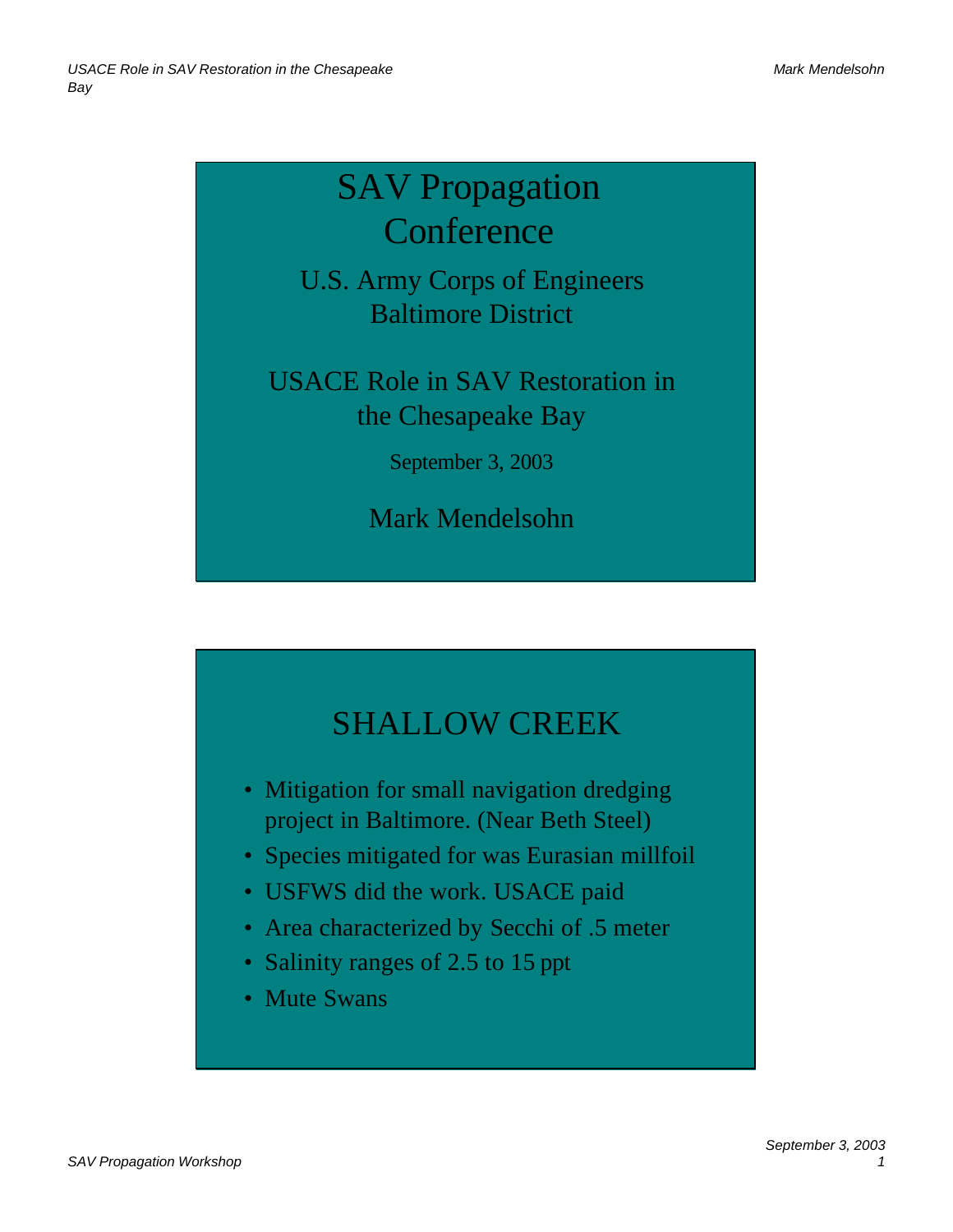# Shallow Creek (cont.)

- 3 species planted: redhead, wild celery, and sago pondweed-Grown at AACC and USDA
- June 1999, 2,000 shoots of each species. Unfenced. Cost was \$12,7000
- June 2000, 4,000 shoots of 3 species, Fenced. Cost was \$18,100
- September 2001, 600 shoots of redhead, Fenced, Cost was \$3,950
- Cost did not include monitoring

# Shallow Creek Results

- It depends on WQ, salinity and swans.
- Redhead did best
- Wild Celery did OK
- Sago pondweed didn't do well
- For details call Peter Bergstrom now at NOAA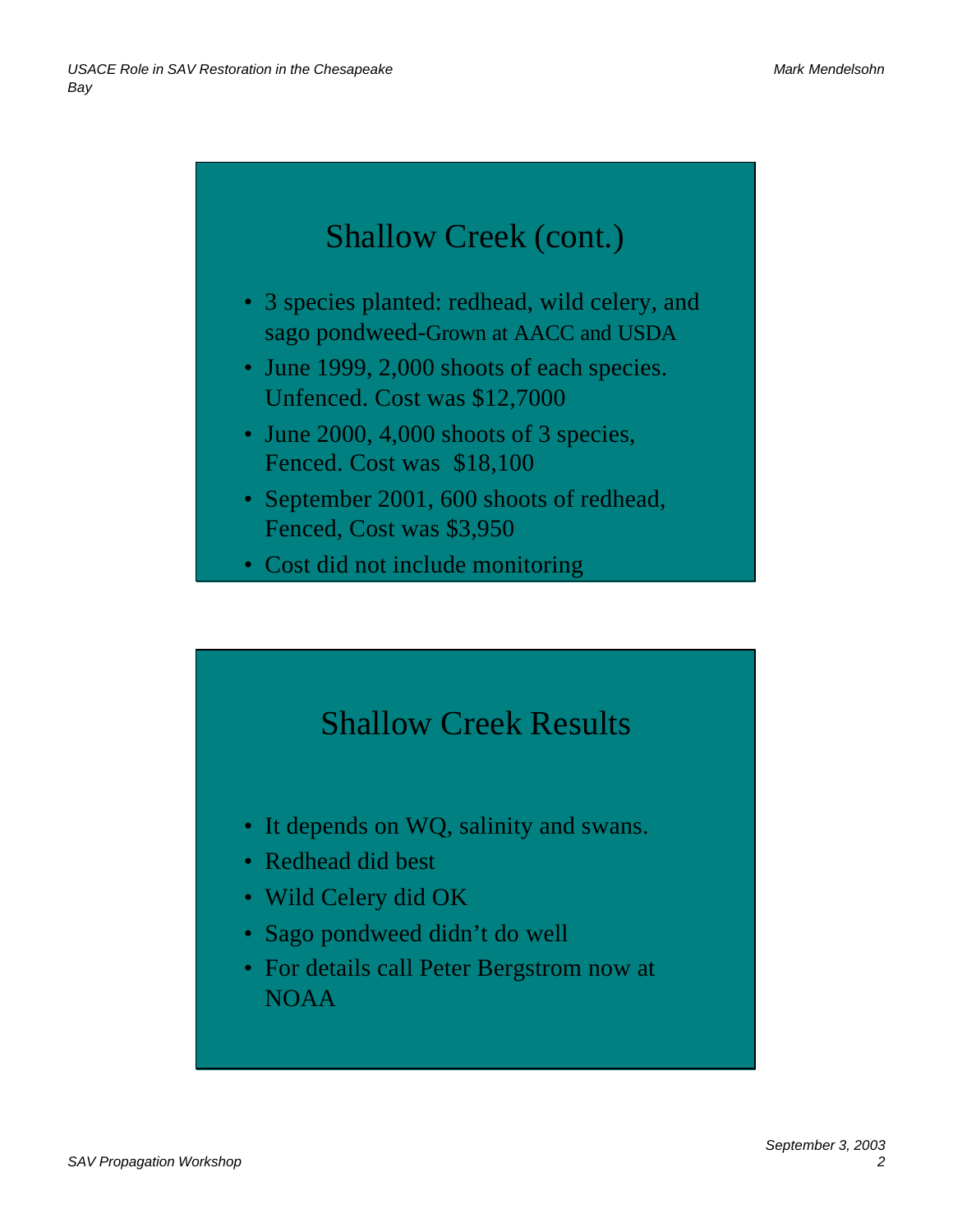# Poplar Island

- 1140 acre man-made island using clean dredged material in mid-bay.
- First planting in Spring 2003 outside of constructed site.
- Fall Planting in 2003 inside the site and outside planned and funded by WES.

## Poplar Island

- Steve Ailstock AACC is lead
- Redhead planted will be 1,044 lbs of seed
- Rupia will be 1,956 lbs of seed
- Cost is \$41,000
- Channel area in site is around 4 acres.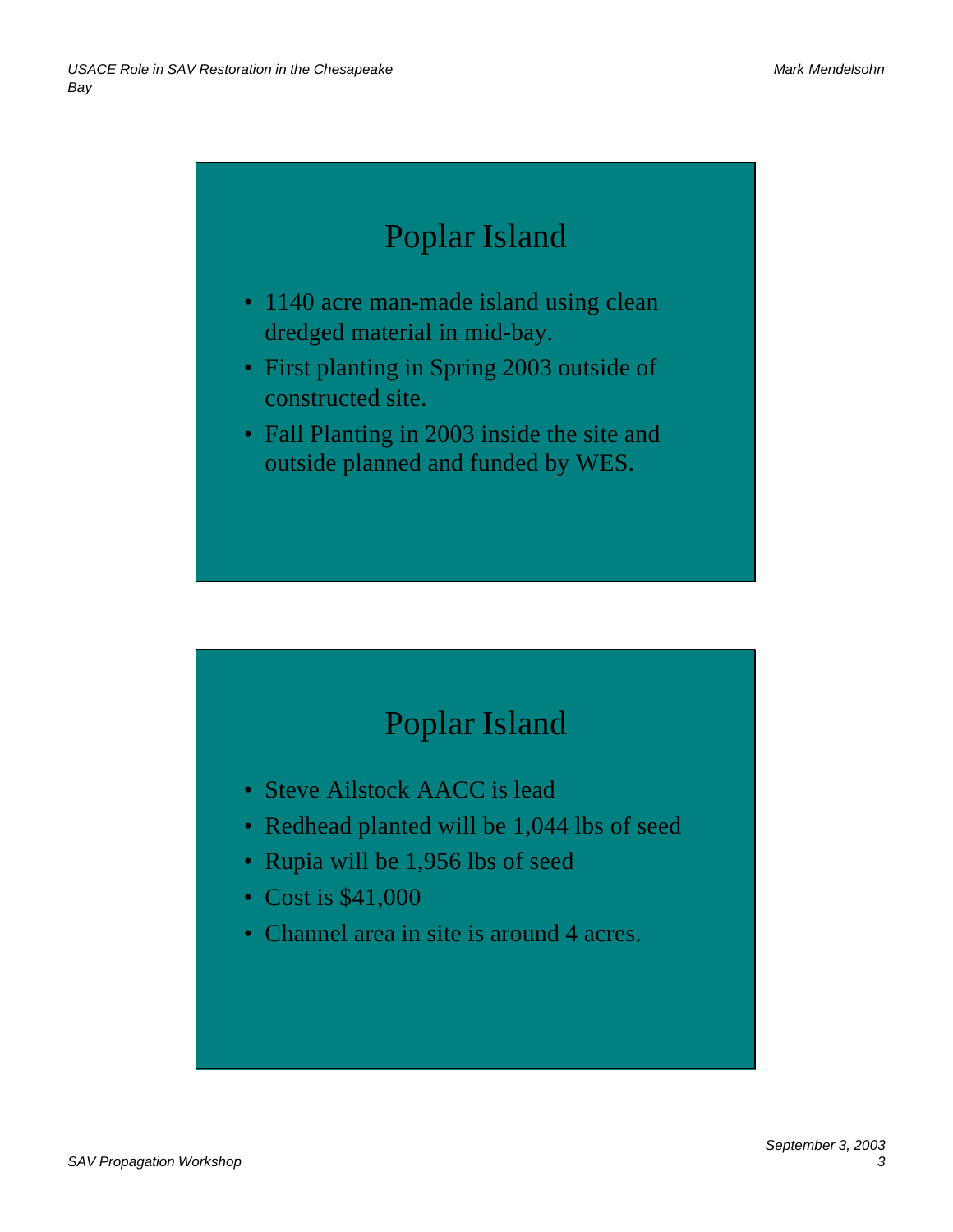# Isle of Wight

- Project constructed for purpose of replacing saltmarsh and as a site for beneficial use of dredged material. Near Ocean City.
- SAV developed in site after EIS was completed
- SAV transplanted out of the site using new "sod" technology

# Isle of Wight (cont.)

- 4 by 5 foot areas 10 inches deeps were moved
- 4/10ths of an acre transplanted to approximately 1 mile
- Eel grass and Widgeon grass
- Seems to be working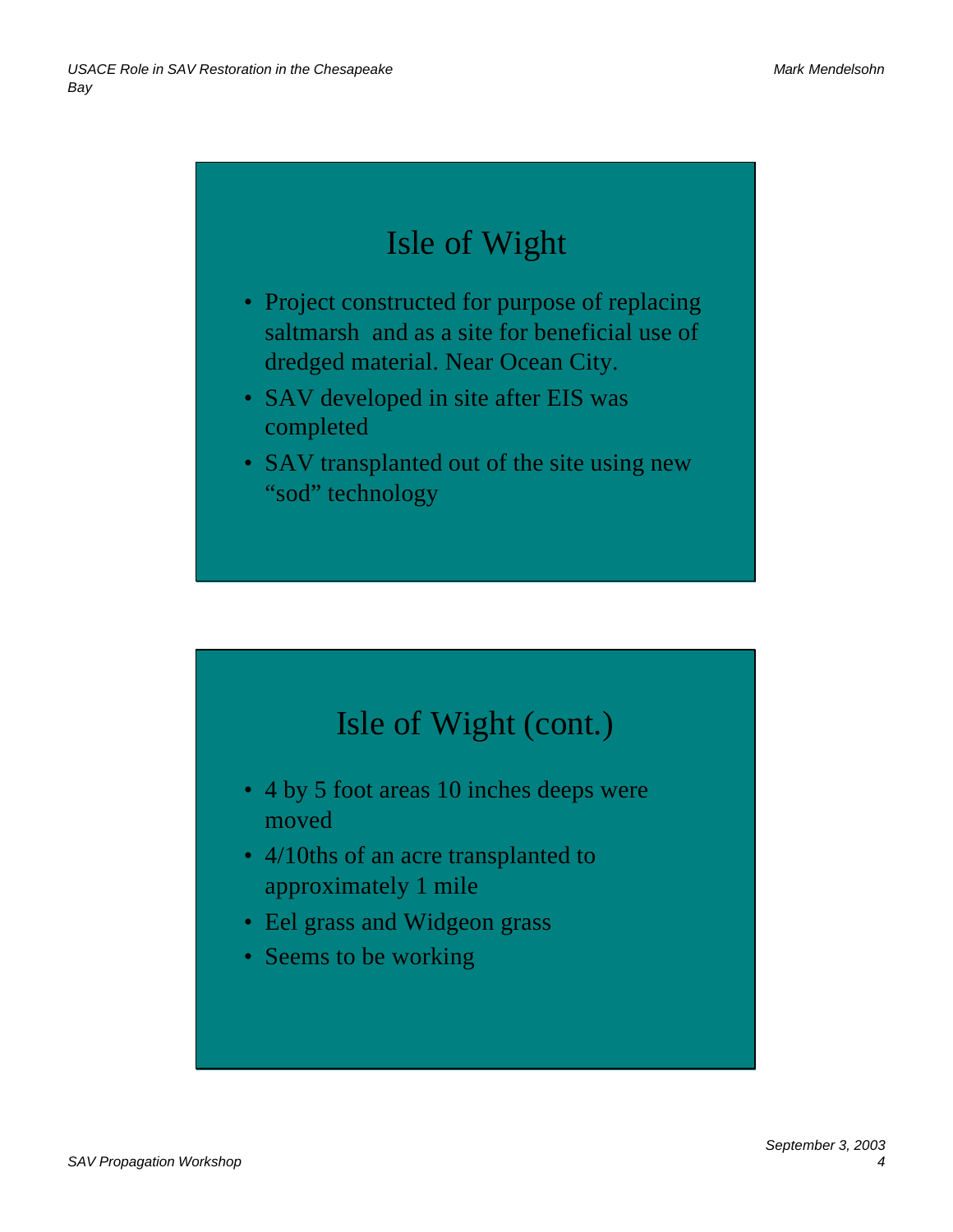# Saxis 206 Island Aquatic Ecosystem Restoration

- Proposed by Norfolk District Near MD and VA border
- Not approved yet by CENAD
- Ready to go into plans and specs
- Purpose of project is restoring beach, dunes, riparians and intertidal wetlands

## Saxis 206 Island Aquatic Ecosystem Restoration

- Breakwaters will be constructed suitable for 1.3 -8 acres of SAV colonization
- District may seed but lots of propagules floating around in area